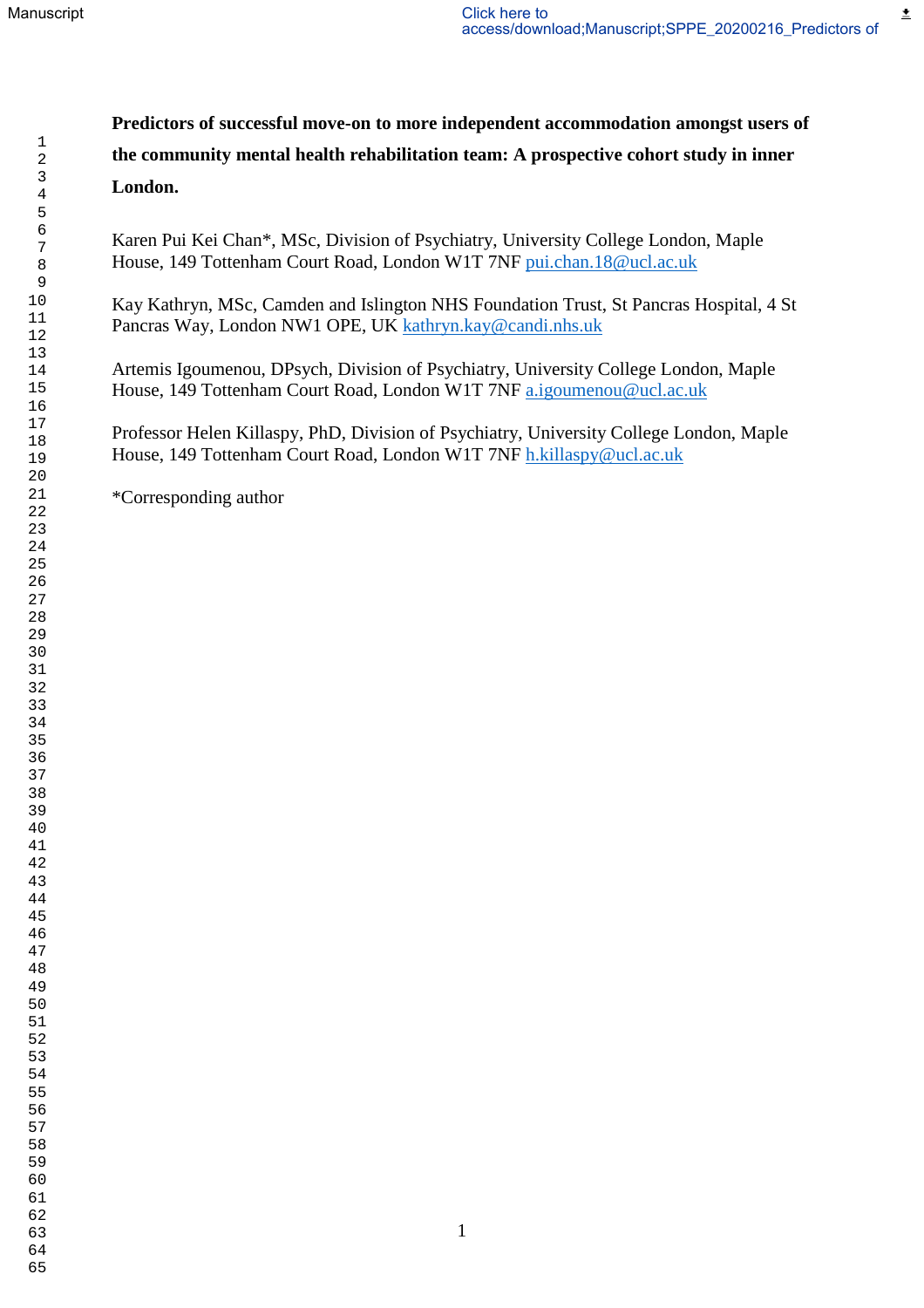## **Declarations**

## **Funding:**

This study was not funded by any agencies or institutions.

## **Conflict of Interests:**

The authors declare that they have no conflict of interest.

## **Availability of data and material:**

All data supporting our findings will be shared on request made to the corresponding author.

# **Authors' Contributions:**

KPKC, HK, and AI and participated in the study design. KK collected and collated the data which were analysed by KPKC. All authors were involved in the interpretation of the data. KPKC drafted the article, which was reviewed and revised by all authors. All authors approved the final version of the manuscript and agreed their accountability in ensuring that any questions related to the accuracy or integrity of any part of the work were appropriately investigated and resolved.

#### **Acknowledgements:**

We would like to thank Rebecca Jones for her helpful advice regarding data analysis.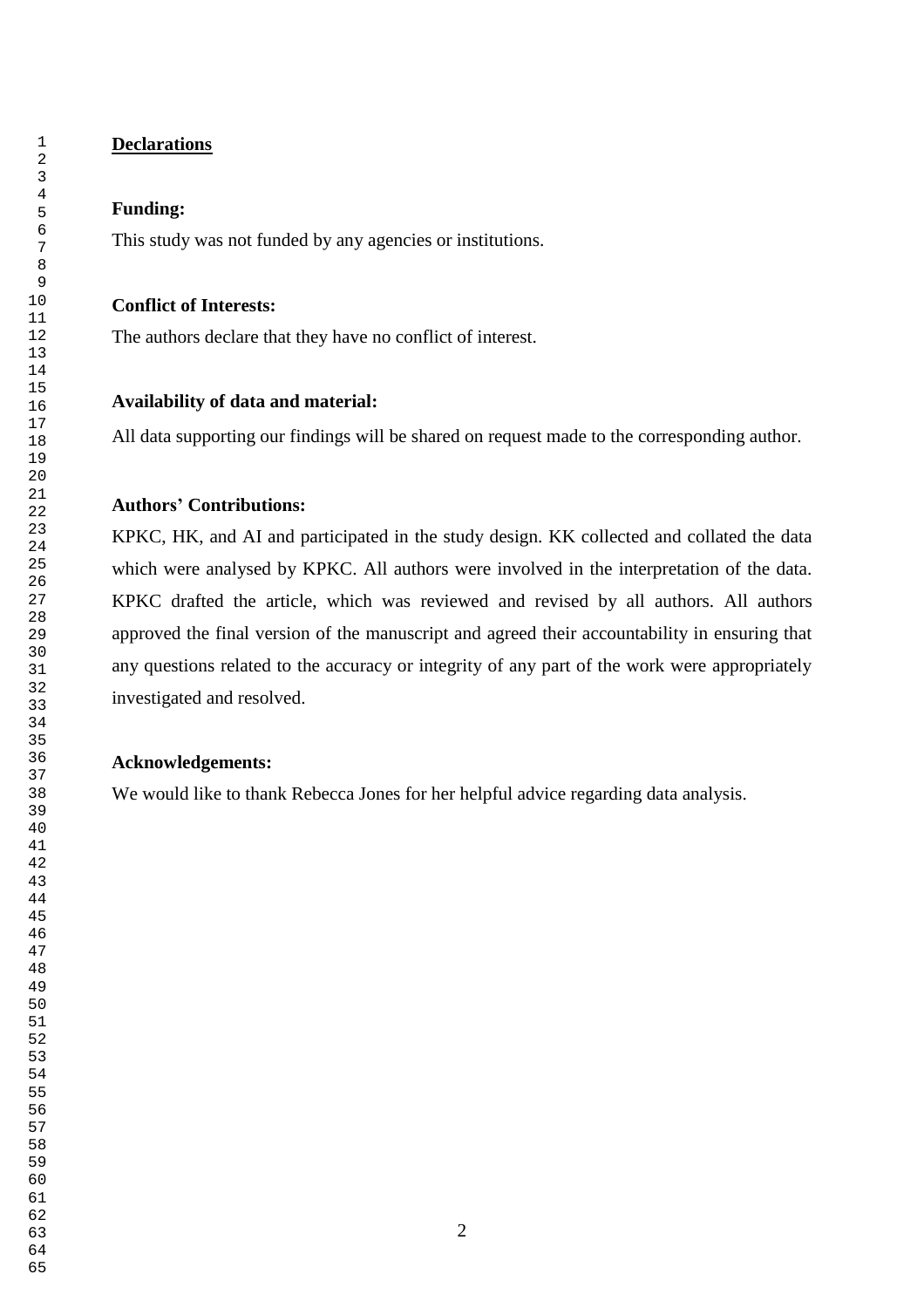#### **Abstract**

*Purpose:* In England, community mental health rehabilitation teams play a major role in supporting people with complex mental health needs to progress from inpatient to community settings and from more to less supported accommodation. We aimed to conduct the first study to investigate longitudinal outcomes for users of a community rehabilitation team and identify service user characteristics associated with successful progress along the rehabilitation pathway.

*Methods:* We used routinely collected clinical outcome data relating to all 193 users of a community rehabilitation team in inner London, transferred to the team between June 2013 and May 2018, with a cut-off data-collection date of  $20<sup>th</sup>$  June 2019. We estimated the proportion who moved on to more independent accommodation successfully, with no breakdown in the placement. We conducted multivariable Cox proportional hazard regression to investigate associations between service user characteristics at transfer and successful move-on.

*Results:* Overall, 43/193 (23%) service users achieved successful move-on during a median follow-up of 51 months (IQR: 32 to 63). This was more likely for those who were residing in more highly supported accommodation (HR=3.90; 95% CI: 2.01 to 7.54) and those who had better functioning (HR=1.04, 95% CI: 1.02 to 1.06) at transfer, while those with a serious physical health condition were less likely to achieve successful move-on (HR=0.44, 95% CI: 0.21 to 0.95).

*Conclusion:* Most supported accommodation services aim to offer time-limited support, but most service users do not progress successfully to more independent accommodation within four years. Investment in interventions that improve functioning and physical health may facilitate successful move-on.

*Keywords:* mental health; community rehabilitation; move-on; physical health; functioning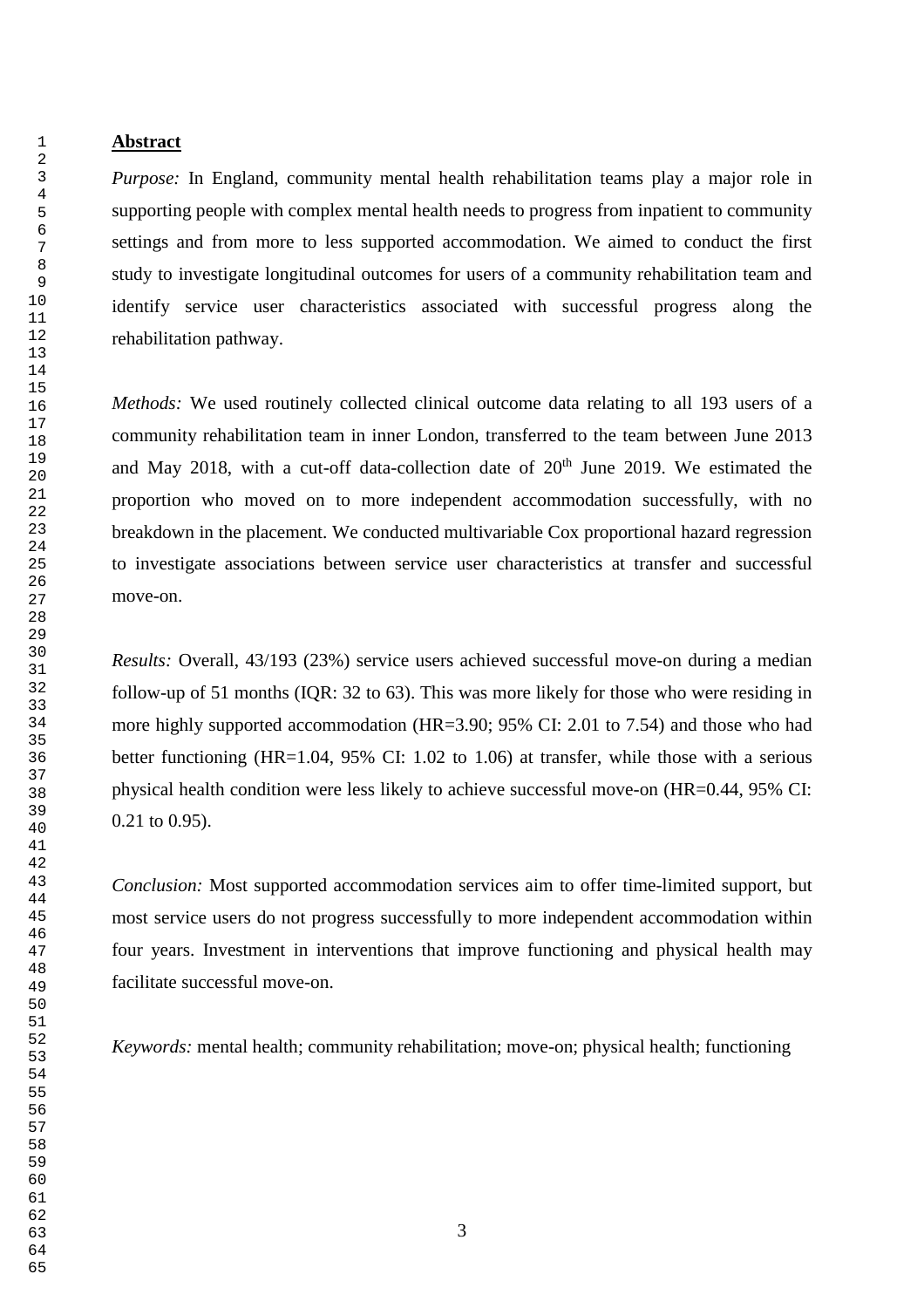Around 20% of people who are diagnosed with severe mental health problems such as schizophrenia will develop longer term and complex needs, including treatment-refractory symptoms, co-morbidities and functional impairments that impact negatively on their ability to live independently [1,2]. Mental health rehabilitation services facilitate recovery for people with complex mental health needs through stabilising symptoms and enabling their skills for successful community living [3].

In England, rehabilitation services operate as a "whole system, integrated care pathway" which includes inpatient rehabilitation services and community rehabilitation teams provided by health services, and supported accommodation services and other voluntary sector services that facilitate social inclusion (such as vocational or peer support services). People progress along the rehabilitation pathway from more intensive to more independent settings as their needs are addressed and their functioning and confidence improve (from inpatient settings to higher, and then lower, supported accommodation in the community and, ultimately, to independent living) [3]. Two national research programmes in England have investigated the effectiveness of two of the main components of the pathway; inpatient rehabilitation services and supported accommodation services.

The REAL study – Rehabilitation Effectiveness for Activities for Life, investigated inpatient rehabilitation services and included a prospective cohort study which found that over half (56%) of those admitted to inpatient rehabilitation units were successfully discharged to the community within 12 months. This was associated with service users' social skills and engagement in activities and with the degree to which the service operated with a recovery orientation [4].

The QuEST study – Quality and Effectiveness of Supported Tenancies for people with mental health problems, investigated supported accommodation services and found that 41% of service users successfully moved on to more independent accommodation within 30 months. This was associated with two aspects of service quality, the promotion of people's human rights and the degree to which the service was recovery orientated. Service users with fewer unmet needs, fewer incidents of risk in their history and shorter lengths of stay in the supported accommodation service were more likely to achieve successful move-on [5].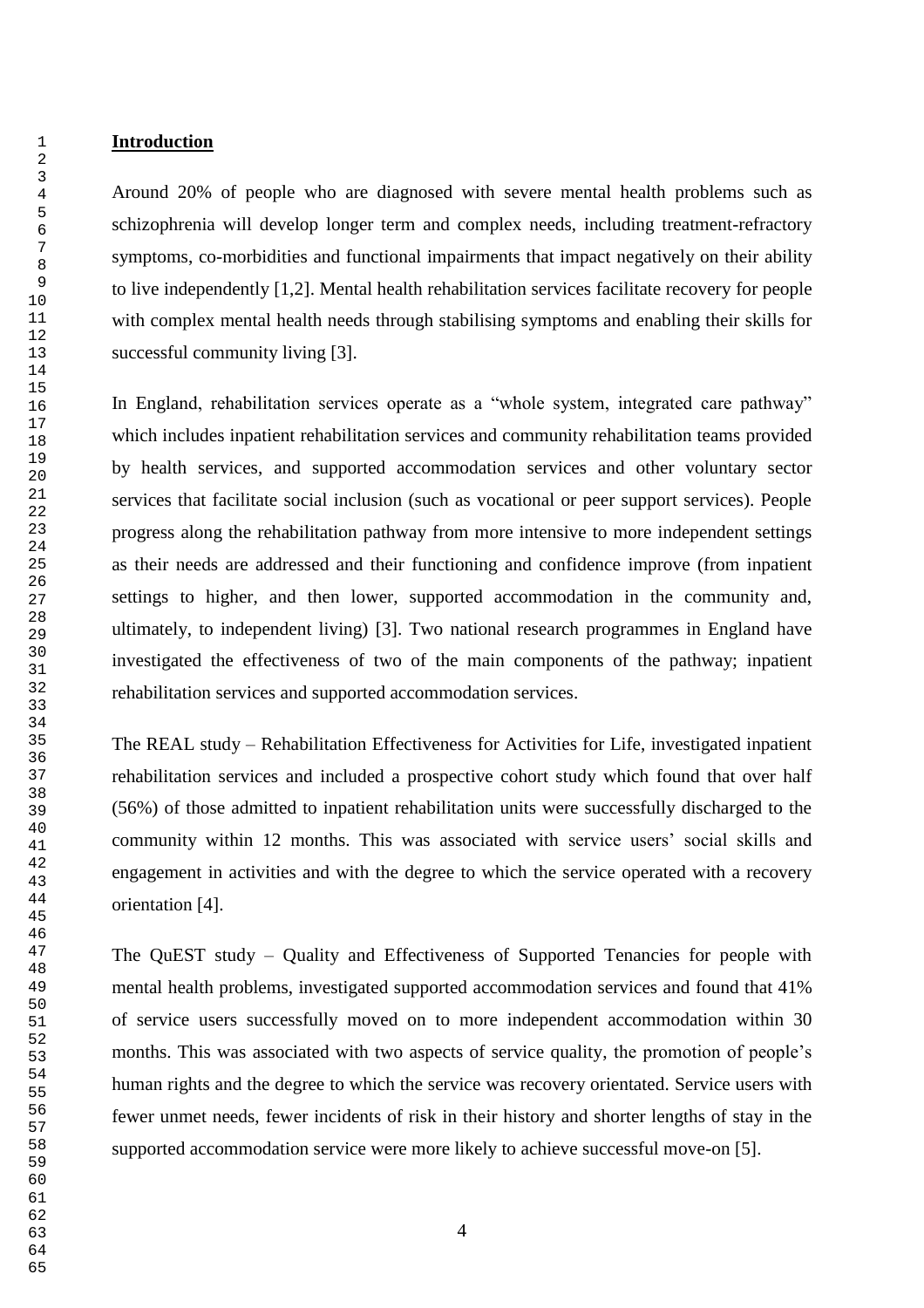Whilst these studies have identified characteristics of services and service users that are associated with successful rehabilitation in inpatient units and supported accommodations, there has been little research focusing on community rehabilitation teams. Over half the NHS trusts in England have at least one such team [6]. They provide care coordination and ongoing access to rehabilitation interventions to enable people to progress in their recovery in the community. They aim to facilitate users' transitions along the rehabilitation pathway, from the inpatient setting to supported accommodation, from higher to less supported accommodation, and on to an independent tenancy where appropriate. Team members assess and facilitate service users' access to the right supported accommodation, provide individualised clinical input with regard to specific treatments and interventions, and support and advise the supported accommodation staff to ensure that everyone works synergistically towards agreed goals that will assist the individual's recovery. This includes maximising users' benefits from medication, providing support and opportunities for the person to gain confidence in managing activities of daily living (such as shopping, cooking, cleaning, budgeting, and managing medication), helping them access and engage with communitybased activities (leisure, educational courses, and employment opportunities), and supporting them to access physical health monitoring and interventions. Once a service user is able to manage in an independent tenancy, s/he is usually transferred from the rehabilitation team to a standard community mental health team or to primary care [7].

Despite their important contribution to the rehabilitation care pathway, no studies have been conducted in England to assess the effectiveness of community mental health rehabilitation teams and the factors associated with better outcomes for service users. We therefore conducted an evaluation of longitudinal outcomes for users of one community rehabilitation team in England. We aimed to estimate the proportion who achieved successful move-on to more independent accommodation and to identify service user characteristics associated with this.

### **Method**

#### **Study setting**

The study was conducted in Islington, an inner London borough with a population of 206,125 [8]. High-level deprivation gives this area one of the highest estimated levels of psychiatric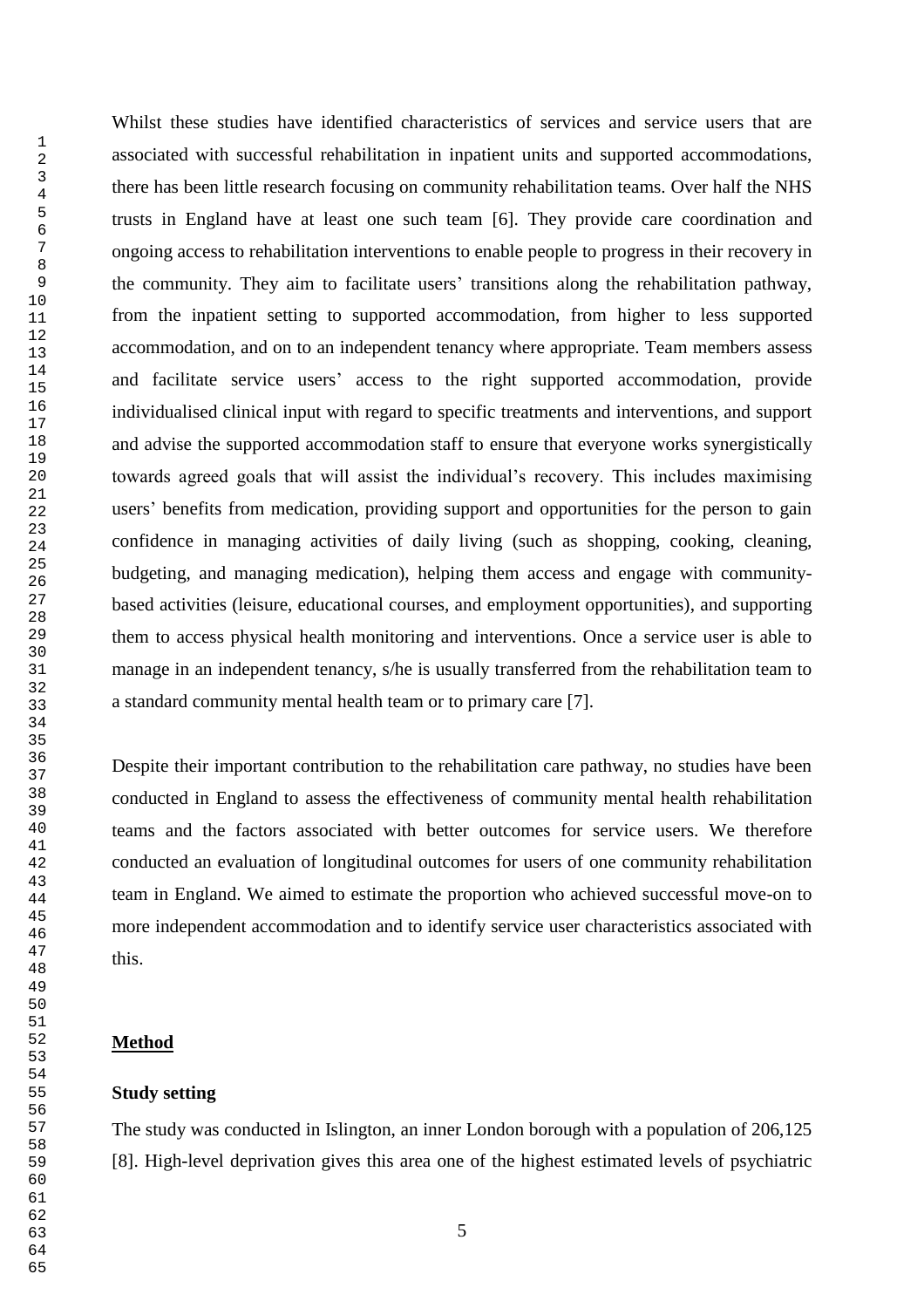morbidity in England [9]. Secondary mental health services are provided through Camden and Islington NHS Foundation Trust.

Our cohort comprised all 193 service users transferred to the care of the Islington community mental health rehabilitation team between June 2013 and May 2018. The team's eligibility criteria are that individuals have long term complex needs and functional impairment secondary to psychosis and reside in one of the two local community rehabilitation units within the borough or in 24-hour staffed supported accommodation (including residential care homes and supported housing).

The accommodation types served by the team include community rehabilitation units which are mental health rehabilitation treatment facilities for 11-15 people, providing a full multidisciplinary team with on-site staff 24 hours a day in a domestic environment that facilitates service users' confidence and abilities in managing their mental health and activities of daily living. These services are owned and run by the National Health Service and have an expected length of stay of 18-24 months, with the aim of supporting people to be able to move-on to a 24-hour supported housing tenancy. Residential care homes in the borough are run by the voluntary sector and provide a communal setting for 12-20 people who cannot manage in 24-hour supported housing and require on-site support 24 hours a day. All day to day needs are provided (e.g. meals, cleaning, assistance with personal care, and supervision of medication) and placements are not time-limited. Supported housing services are also provided by the voluntary sector and comprise self-contained, time-limited, individual or two-person apartments with on-site support staff available 24 hours a day to assist with shopping, cooking, cleaning and budgeting. Tenants are expected to be able to manage their personal care and medication with minimal input from staff. These projects have an expected length of stay of around two years.

The Islington community rehabilitation team provides care coordination and specialist interventions to people living in these three types of accommodation, including medication and physical health reviews, psychological interventions, occupational therapy, and social care interventions. The team aims to enable people to continue to progress in their rehabilitation and gain the skills to achieve their optimum level of independence. A key metric therefore is the proportion of people who progress from higher to less supported accommodation: i.e. from a community rehabilitation unit or residential care home to 24-hour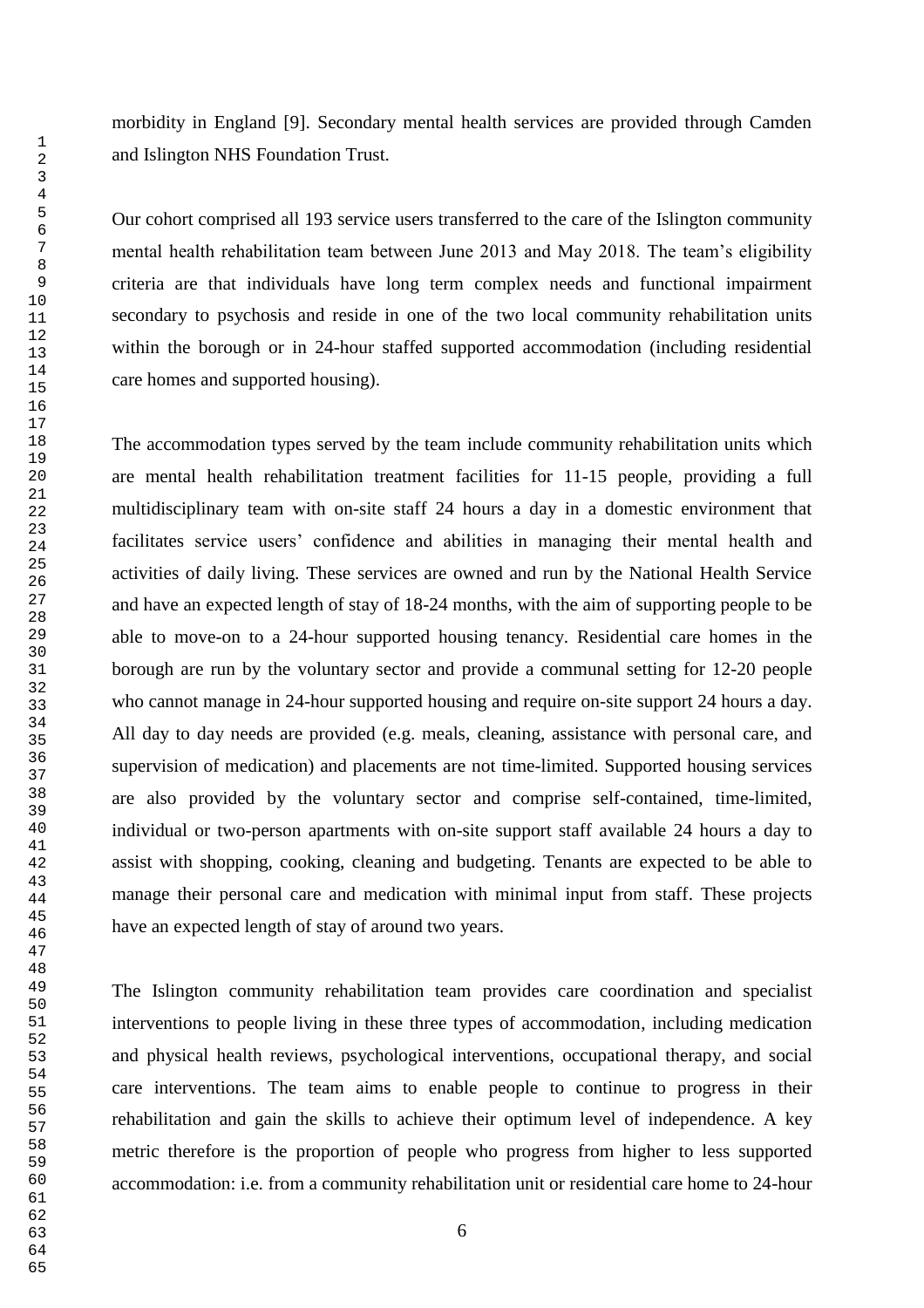supported housing, and from 24-hour supported housing to less supported housing or an independent tenancy.

### **Data**

The data for this study were derived from an existing database comprising routinely collected clinical outcome data pertaining to the service users of the team. All potential individual identifiers were removed from the database before analysis (see analysis section). As this was a secondary data analysis using anonymised, routinely collected data, no ethical approval for the study was required. Routine outcomes are assessed at the point of the service user's transfer to the team and every six months at planned care review meetings. The database included data on all service users transferred to the team between June 2013 and May 2018 and follow-up data added up to  $20<sup>th</sup>$  June 2019. It included the following demographic and clinical details collected at the point of transfer into the team: age; gender; ethnicity; diagnosis (ICD-10 classification); length of contact with mental health services in years; and the number of hospital admissions prior to transfer to the team. The type of accommodation where the person was living at transfer to the team was also recorded, as well as whether they attended the transfer meeting, whether they were subject to a Community Treatment Order, whether they had a family member/informal carer, and whether they had any serious physical health problems (e.g. diabetes, heart disease, lung disease). Two standardised, routine outcome measures were completed by one of the clinicians in attendance at the transfer meeting and at subsequent six-monthly multidisciplinary review meetings: the Camberwell Assessment of Needs Short Appraisal Scale (CANSAS) [8] and the Life Skills Profile (LSP) [9,10]. The CANSAS assesses 20 domains of an individuals' life using three categories: "No Need" (no problem identified in this domain); "Met need" (no problem in this domain because support is being given); "Unmet need" (ongoing serious problem in this domain, whether receiving support or not) [10]. The LSP is a 39-item rating scale used to evaluate psychosocial functioning, with each item assessed on a scale of 0 to 4; higher scores indicating better functioning. The scale is made up of five subscales, namely, self-care, nonturbulence, social contact, communication and responsibility [11,12].

For the purposes of this study, we assessed service users' progress during the period from transfer to the community rehabilitation team until  $20<sup>th</sup>$  June 2019 in terms of whether they moved on to more independent (less supported) accommodation and, if so, whether they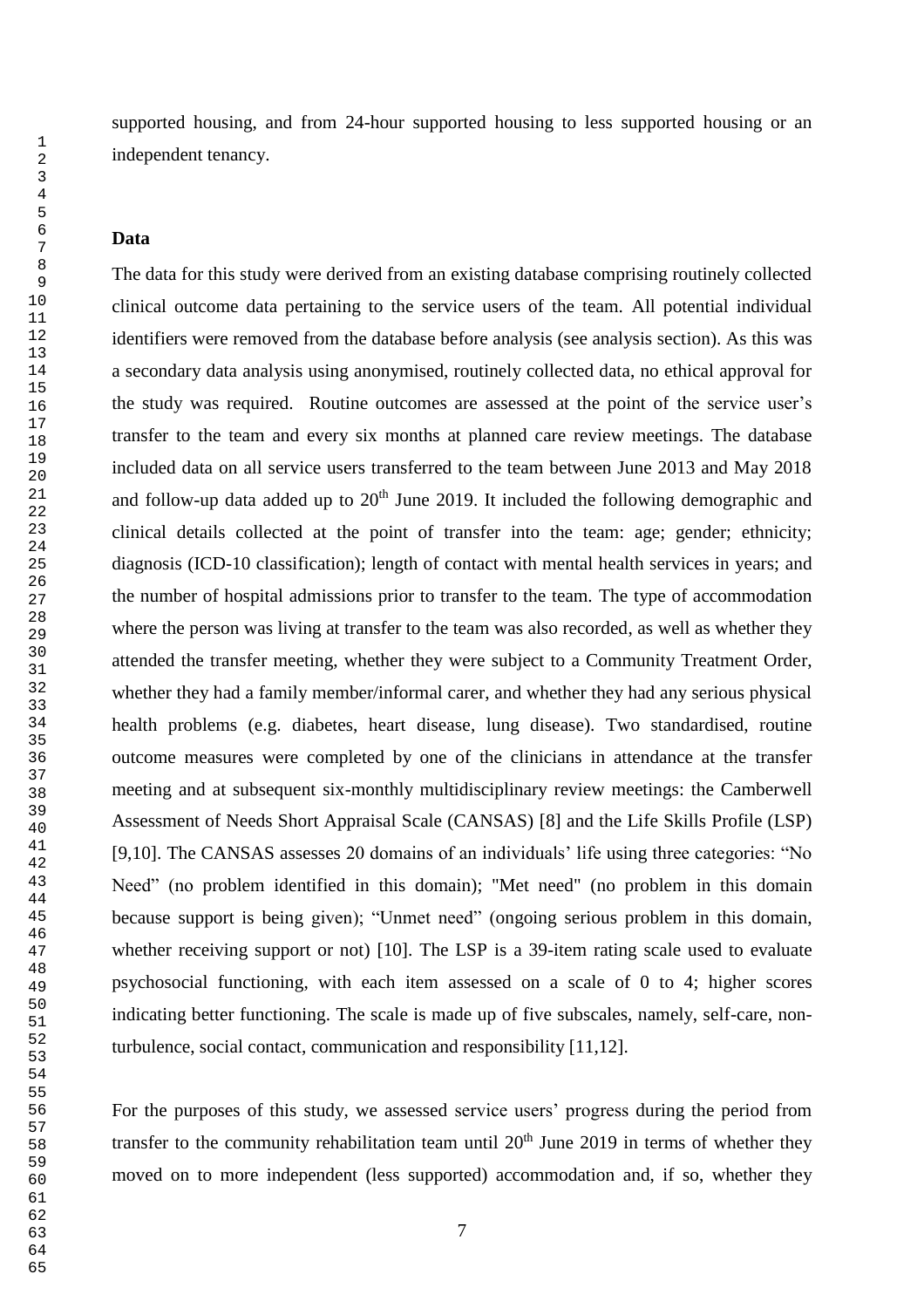sustained their new tenancy. We also noted whether they were discharged from the community rehabilitation team (e.g. to another, less intensive community team or primary care) and we recorded any client deaths. We aimed to investigate the proportion who achieved successful move-on, i.e. sustained a move to more independent accommodation, without placement breakdown, for at least one year.

### **Statistical Analyses**

The database was first reviewed by KK and any missing values or out of range entries were identified and rectified through case note review. Any potentially identifiable data values such as names or date of birth were then removed before the database was securely transferred to KPKC for analysis. Data were analysed using Stata statistical software (version 13). All variables were first examined using descriptive statistics, and the proportion of those who achieved successful move-on was calculated as a percentage.

We explored associations between service user characteristics and successful move-on through a series of regression analyses. As we were using an existing, routinely collected clinical dataset, service users entered the study at different time points according to their date of transfer to the team and remained under the care of the team for different lengths of time and thus the follow-up period varied for different service users. In addition, some service users died during our study period. In order to account for varying follow-up times and to allow for censoring (i.e. the time to our outcome of interest 'successful move-on' being unknown for some people who died prior to move-on or who died within a year of move-on), we used Cox proportional hazard regression to estimate the association between service users' characteristics and successful move-on instead of logistic regression [13]. Cox regression is a time-to-event analysis, and the outcome variable we used was time-tosuccessful-move-on, defined as the number of months from transfer into the team to the first successful move-on achieved.

We first performed univariable Cox proportional hazards regression analysis to estimate the unadjusted association between each explanatory variable (service user characteristic) at transfer to the team and successful move-on. We then conducted a multivariable Cox regression model to identify the independent predictors of successful move-on. A forward selection procedure with the selection criterion of  $p<0.10$  was adopted to select variables for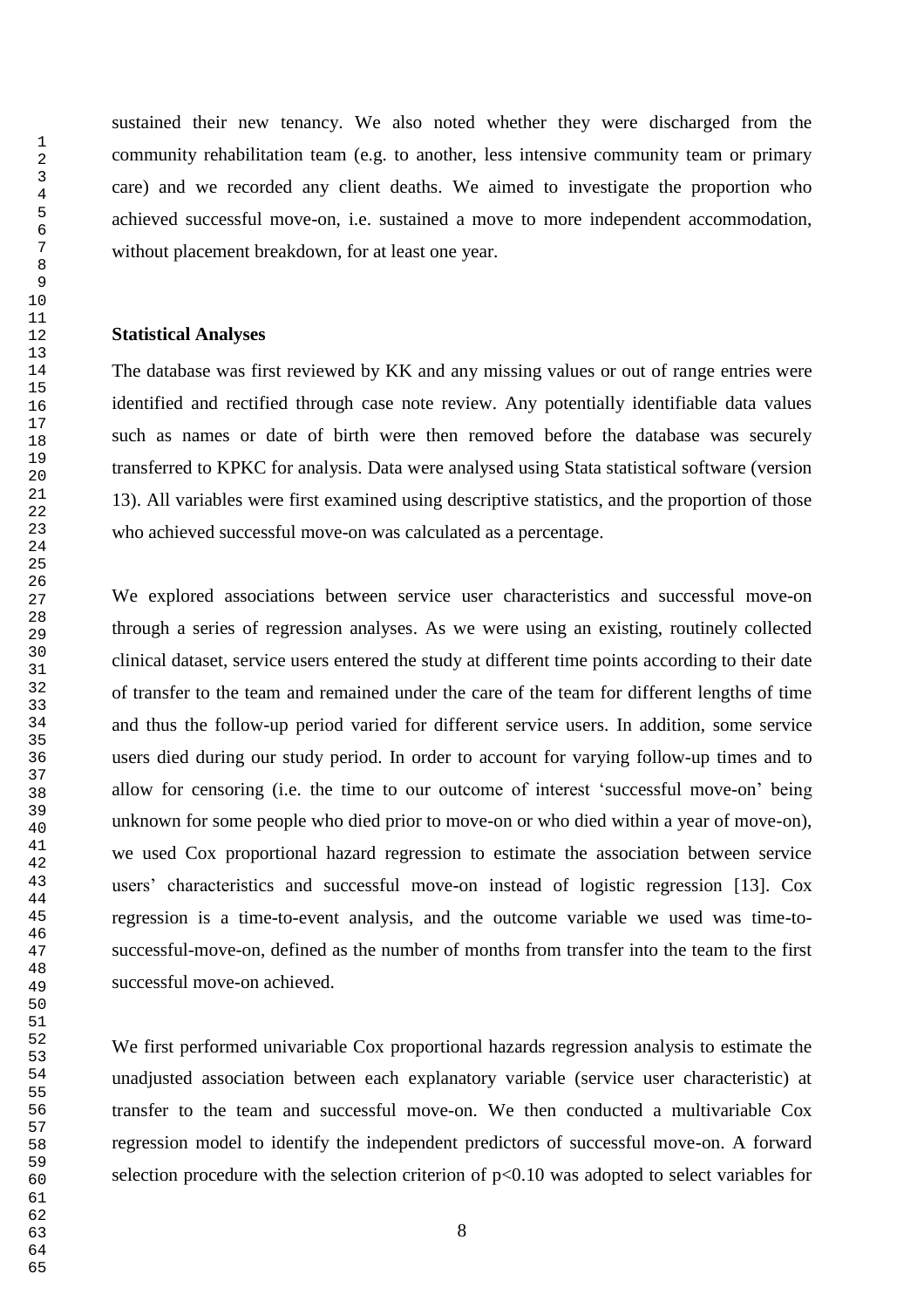the multivariable model. Where predictors were highly correlated, the most clinically relevant one was selected for inclusion in the model to reduce collinearity. All hazard ratios (HR) were reported with a 95% confidence interval (CI). The results of Cox regression are valid only if the proportional hazards assumption holds [14]. Namely, the cox regression assumes that the hazard in one group is a constant proportion of the hazard in the other group. This assumption was tested via the Schoenfeld residual-based test for predictors included in the multivariable model [15].

#### **Results**

### **Descriptive data**

All 193 services users who were transferred to the team between June 2013 and May 2018 were included in the study. At the point of being transferred to the team, they had a mean age of 52 years (standard deviation=13.6). The majority were male (134/193, 69%), white (99/193, 51%), with a primary diagnosis of schizophrenia (138/193, 72%). A total of 50 (26%) were living in a community rehabilitation unit at transfer, 25 (13%) were living in a residential care home and 118 (61%) were living in 24-hour supported housing. The amount of missing data at transfer was low; only four variables had observations missing that could not be populated from the case notes pertaining to 12 service users (6%) with one or more missing data value. Full details of service users' demographic and clinical characteristics at transfer to the team are presented in Table 1.

At  $20<sup>th</sup>$  June 2019, 22 service users (11%) had died, all from natural causes and 44 (23%) had been discharged to a standard community team or to the care of their GP, while two thirds (127/193, 66%) remained under the care of the community rehabilitation team. The total follow-up time for all service users was 9106 person-months (median 51 months, interquartile range 32 to 63). Among the 193 service users, 58 (30%) moved from more to less supported accommodation over the follow-up period, of whom 45 (23% overall) achieved successful move-on. The incidence rate of successful move-on per 1000 personmonths was 4.5 (95% CI: 3.7 to 6.6). The successful move-on rate differed between the three types of accommodation that service users were living in at transfer to the team: 52% (26/50) for users of community rehabilitation units, 4% (1/25) for those in residential care homes,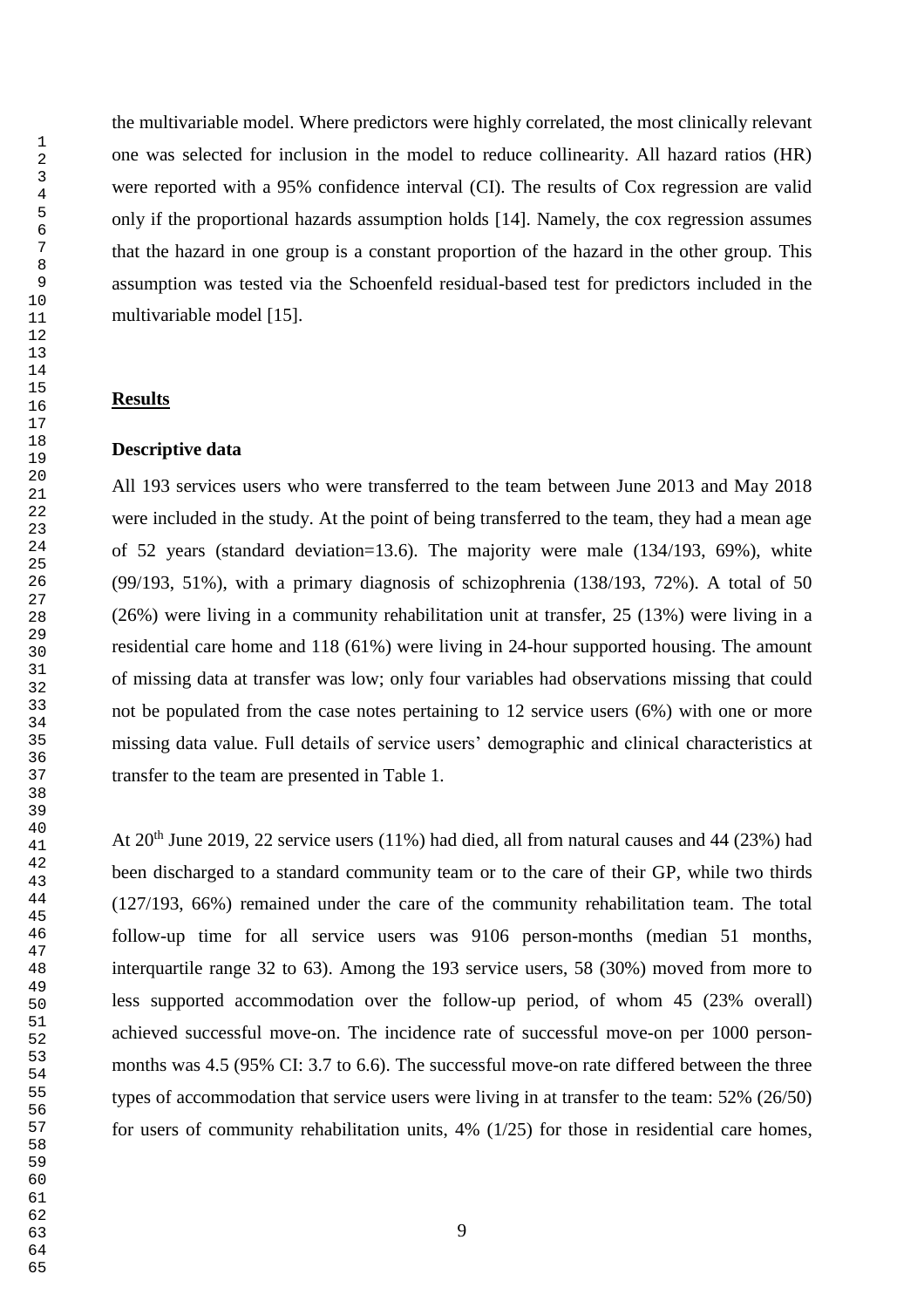and 15% (18/118) for those in supported housing. Characteristics of those who achieved successful move-on and those who did not are detailed in Table 1.

Table 1 about here

#### **Predictor Analyses**

On the basis of the low rates of missing data, we conducted a complete-case Cox proportional hazard regression analysis to investigate the association between service user characteristics and successful move-on. We included 181 (94%) of the 193 service users in our original study population who had complete data for all variables at transfer to the team. This included all 45 (25%) who fulfilled the definition of successful move-on.

#### *Univariable analysis*

Table 2 shows the results of the univariable Cox regression unadjusted associations between service users' characteristics at transfer to the team and successful move-on. Accommodation type at transfer had the strongest association, with people residing in a community rehabilitation unit having a rate of successful move-on five times higher (HR= 5.76; 95% CI: 3.16 to 10.50;  $p<0.001$ ) than people in residential care or supported housing. For every year increase in age, the rate of achieving successful move-on reduced by 3% (HR=0.97; 95% CI: 0.95 to 0.99; p=0.03). For every year increase in length of contact with mental health service, the rate reduced by 4% (HR=0.96; 95% CI: 0.93 to 0.98;  $p=0.001$ ). Furthermore, service users with a history of a serious physical health problem were less likely to achieve successful move-on than those without (HR=0.45;  $95\%$  CI: 0.23 to 0.88; p=0.019). Service users who were rated as having higher LSP total and subdomain scores (better functioning) at transfer to the team were more likely to achieve successful move-on (see Table 2).

Table 2 about here

#### *Multivariable analysis*

Age at transfer to the team and length of contact with mental health services were found to be highly correlated with each other. As it is well known that younger age of onset of psychosis is associated with poorer prognosis, we selected age at transfer for the multivariate analysis.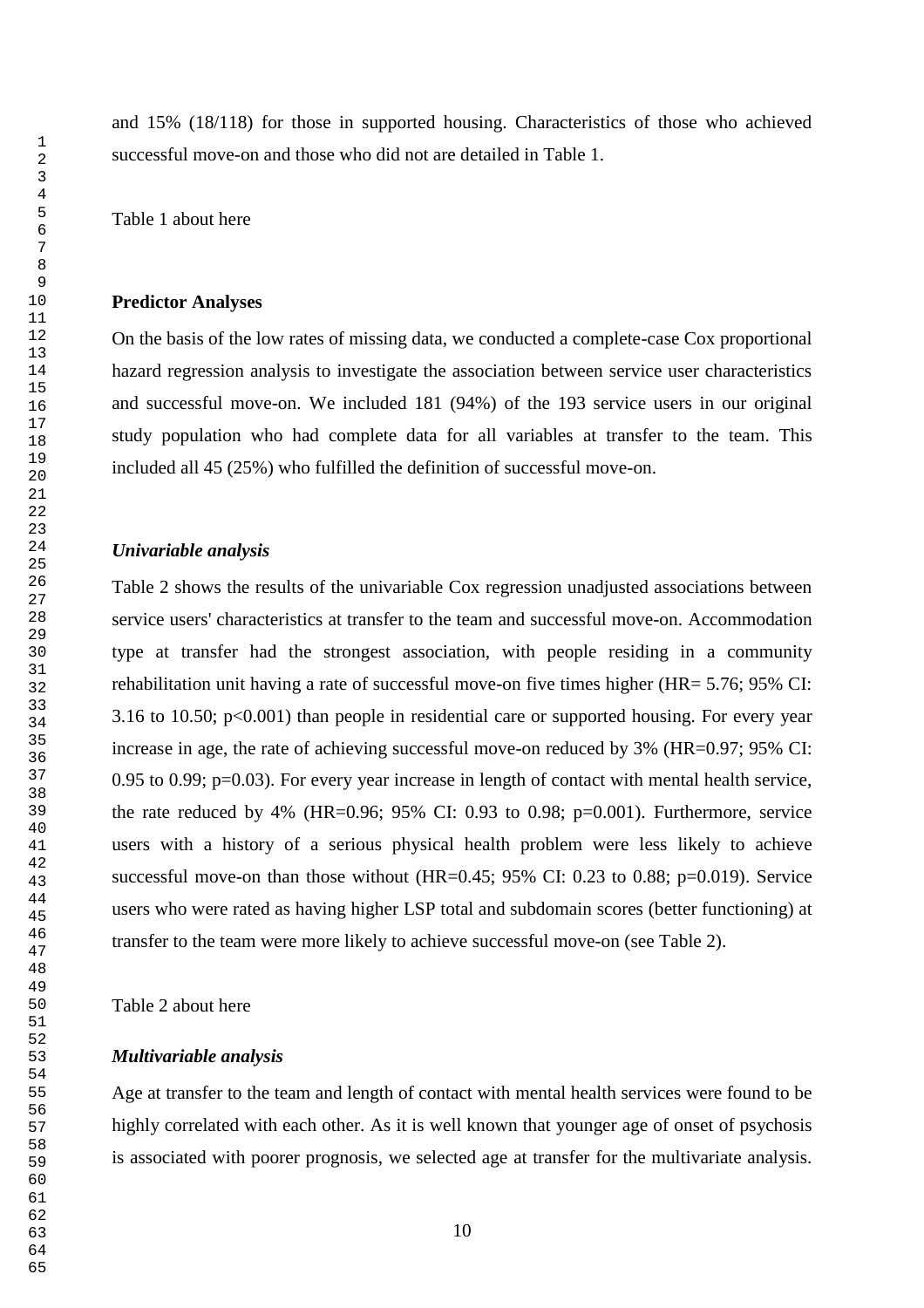The results of the multivariable model are shown in Table 3. Three independent predictors were found to be associated with successful move-on. Service users living in a community rehabilitation unit at transfer to the team had a rate of successful move-on almost four times  $(HR=3.90; 95\% \text{ CI: } 2.01 \text{ to } 7.54; p<0.001)$  higher than those living in a residential care home or supported housing. In addition, for every unit increase in LSP total score at transfer, the rate of achieving successful move-on increased by 4% (HR=1.04, 95% CI: 1.02 to 1.06; p=0.001). Service users who had a serious physical health problem were less likely to achieve successful move-on than those without  $(HR=0.44, 95\% \text{ CI: } 0.21 \text{ to } 0.95; \text{ p=0.036}).$  These results indicate that service users who were residing in a community rehabilitation unit, had better psychosocial functioning and no serious physical health problems at transfer to the team were more likely to achieve successful move-on. We found no evidence of serious violations of the proportional hazards assumption with the predictors in the model based on the results in the Schoenfeld residual-based test.

Table 3 about here

#### **Discussion**

Our study is the first to investigate longer-term outcomes for users of a community rehabilitation team in England. Around one third moved on to more independent accommodation and around one fifth sustained this for at least 12 months. The median time service users were followed up in this study was over four and a quarter years. In England, most supported accommodation services are contracted to work with individuals for around two years. Our results show a clear divergence between the expected timeframe and reality, with the majority remaining in 24-hour supported settings for considerably longer than this. Almost a quarter (13/55) of those who did move on could not sustain their new placement subsequently. This suggests that unrealistic timeframes may pose risks to individuals who require longer-term higher support as it may be placing them and staff under inappropriate pressure to move-on prematurely.

The successful move-on rate found in our cohort replicated the findings of a 5-year cohort study of users of inpatient and community based mental health rehabilitation services in North London which reported that 23% moved on successfully without readmission or placement breakdown [14]. A higher successful move-on rate (38%) was found in the large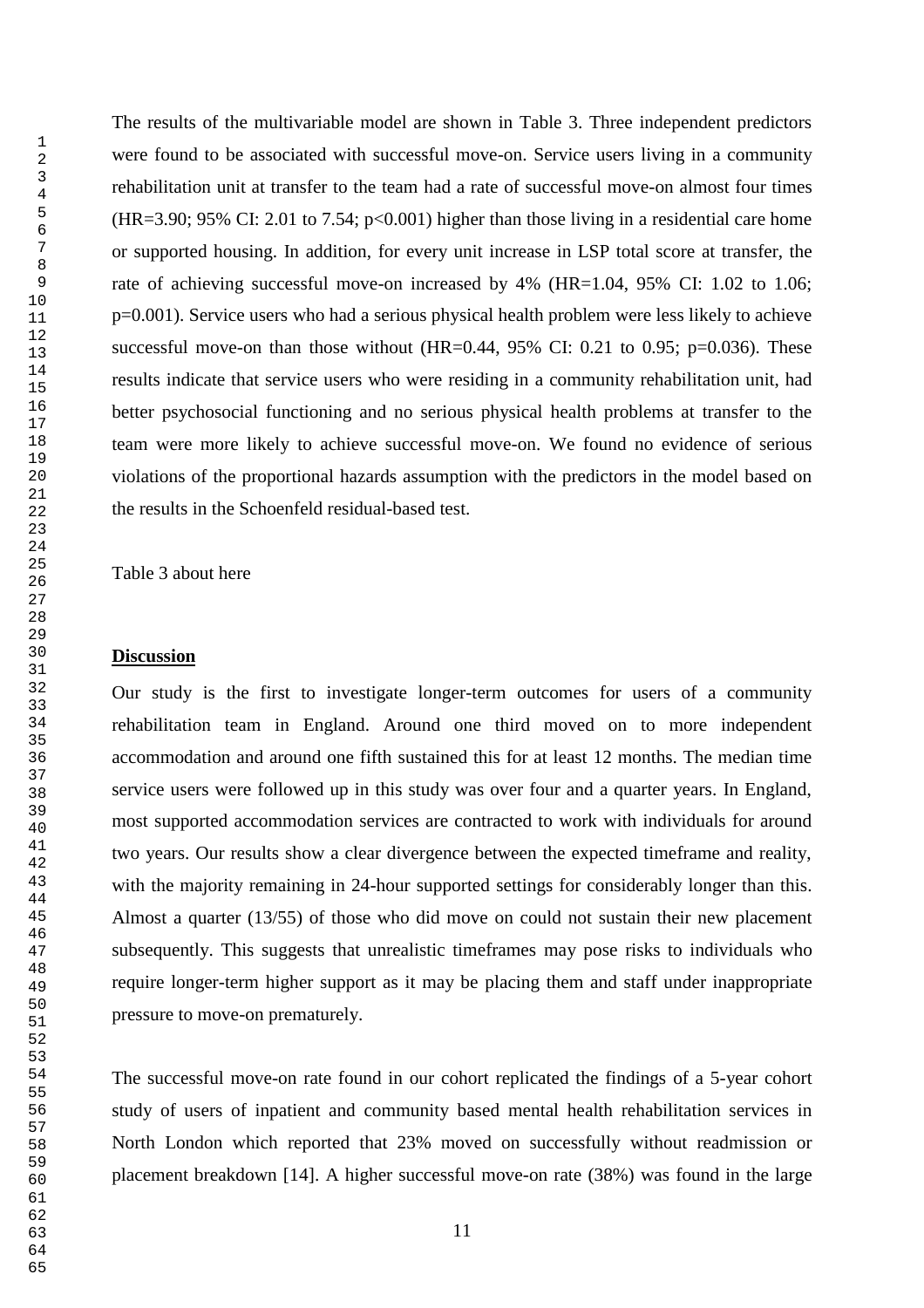national cohort conducted as part of the QuEST study that followed people living in supported accommodation services in England over a 30-month follow-up [5]. The lower rate we found could be due to the fact that we included users of community rehabilitation units as well as residential care and 24 hour supported housing services, whereas the QuEST study included residential care, supported housing and floating outreach service users; around 10% of residential care users, one-third of supported housing service users and two-thirds of floating outreach service users moved on successfully over 30 months. In other words, our cohort represented people at an earlier stage in the rehabilitation care pathway who were receiving a higher level of support and are likely to have had greater morbidity than the QuEST cohort. Furthermore, Islington is an inner London area with a high level of deprivation and psychiatric morbidity and this may also have influenced our results in that our cohort may have had greater morbidity than the national average [9].

We found that 11% of service users died due to natural causes during the study period, highlighting the known association between severe mental health problems and premature mortality [16,17]. This is a depressingly similar percentage to that reported ten years ago in the previous cohort study of mental health rehabilitation service users in North London, where 12% died of natural causes between 2005 and 2010 [18]. Since 2014, NICE guidelines have made recommendations regarding physical health care for people with severe mental illness [19]. Almost all of the Islington community rehabilitation team service users had received annual physical health checks and most had specific physical health care plans. The team also has a physical health matron whose role is to support service users to access physical health care screening and interventions, but sadly, the mortality rate remains high despite the improved awareness and implementation of better physical health care over recent years.

We identified three service user characteristics at transfer to the team that were associated with successful move-on: being in a community rehabilitation unit, having no history of severe physical health problems, and having higher functioning. The first of these might be explained by the fact that the community rehabilitation units are owned and run by the NHS and, as such, are viewed more akin to inpatient units than supported accommodation services. Service users do not have a tenancy in a community rehabilitation unit and there is a great deal of pressure on places. The system is highly focussed on moving people on to supported accommodation at the earliest opportunity. It is also the case that these units provide more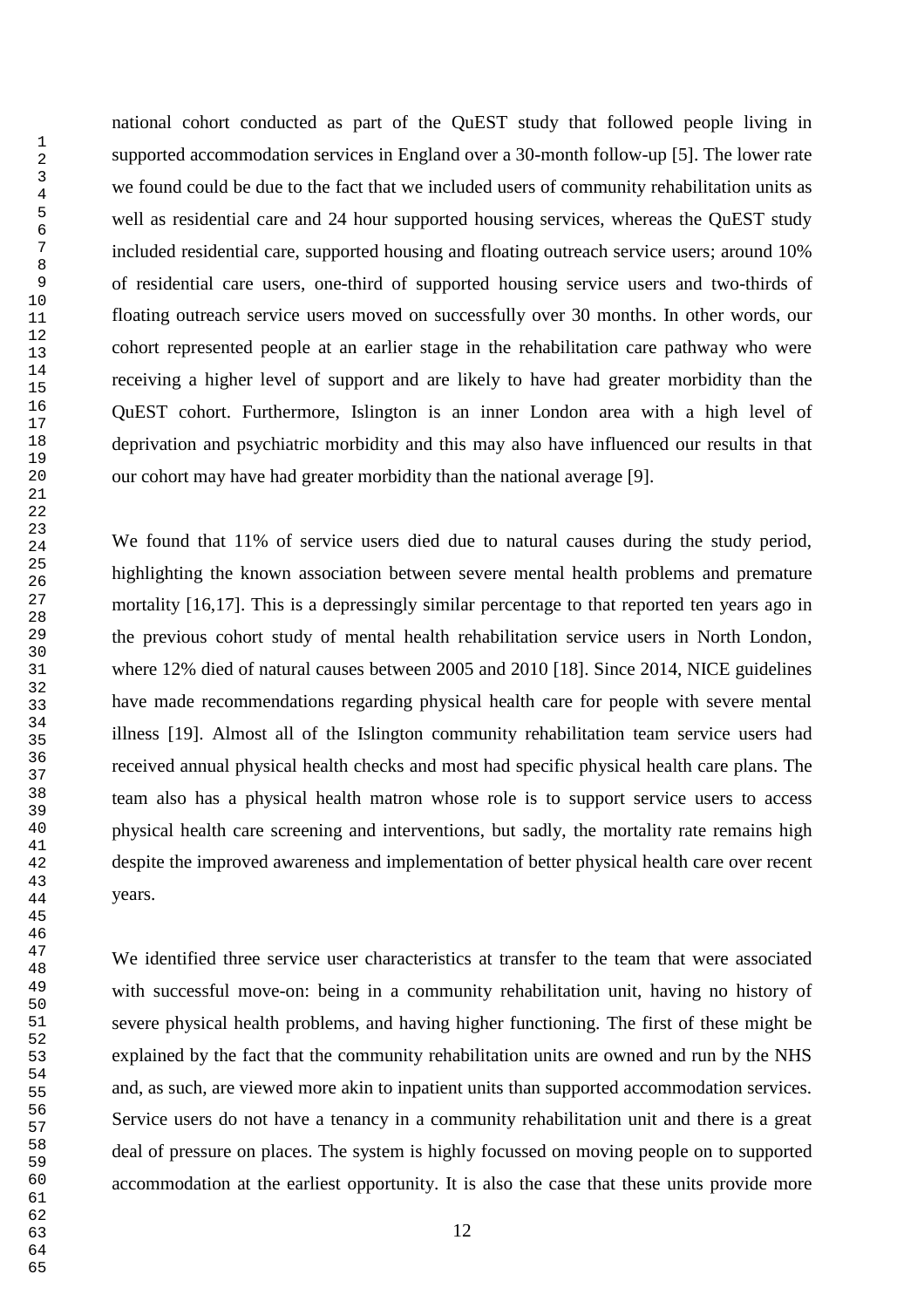intensive and specialist support than residential care and supported housing services which may also explain the higher rate of successful move-on.

People with physical health problems (e.g., heart disease, lung disease, diabetes) were less likely to achieve successful move-on. This could be due to them needing additional support to manage their physical health problem(s) in addition to the support they need for their mental health problems, such as the management of more complex medication regimes and/or investigations (e.g. checking blood sugar for those with diabetes). This finding concurs with previous studies that have found that physical health problems increase the risk of poorer long-term outcomes for people with serious mental health problems [20,21].

Higher psychosocial functioning at transfer was found to be positively associated with successful move-on. It is expected that individuals who have better skills in managing their daily lives would be more likely to progress to more independent living than those with greater levels of functional impairment. Our finding concurs with that of a previous national cohort study in inpatient mental health rehabilitation services that identified a positive association between social skills and successful community discharge [4].

## **Limitations**

The results should be interpreted with some caution given the limitations of our study design. Firstly, our observational study was only able to report associations between service user characteristics and successful move-on and could not confirm a causal relationship. Nevertheless, whilst our analyses were exploratory, we can have some confidence in our findings. The definition of our main outcome 'successful move-on' is clinically grounded and does not rely on subjective opinion. It is unlikely that there were errors in this variable given that the team were working closely with service users. We adopted a robust analysis method, namely the Cox regression, to account for the varying service user follow-up time and censoring in our dataset. Although our data were collected routinely as part of the team's ongoing service evaluation and are likely to reflect the clinical situation accurately, we were limited in only having variables that were pre-set prior to our study being designed. Therefore, we could not include other potential predictors of our outcome, such as medication adherence, clinical symptoms and cognitive functioning which have been found to be associated with longer-term outcomes for people with psychosis in previous studies [18,22,23]. Also, service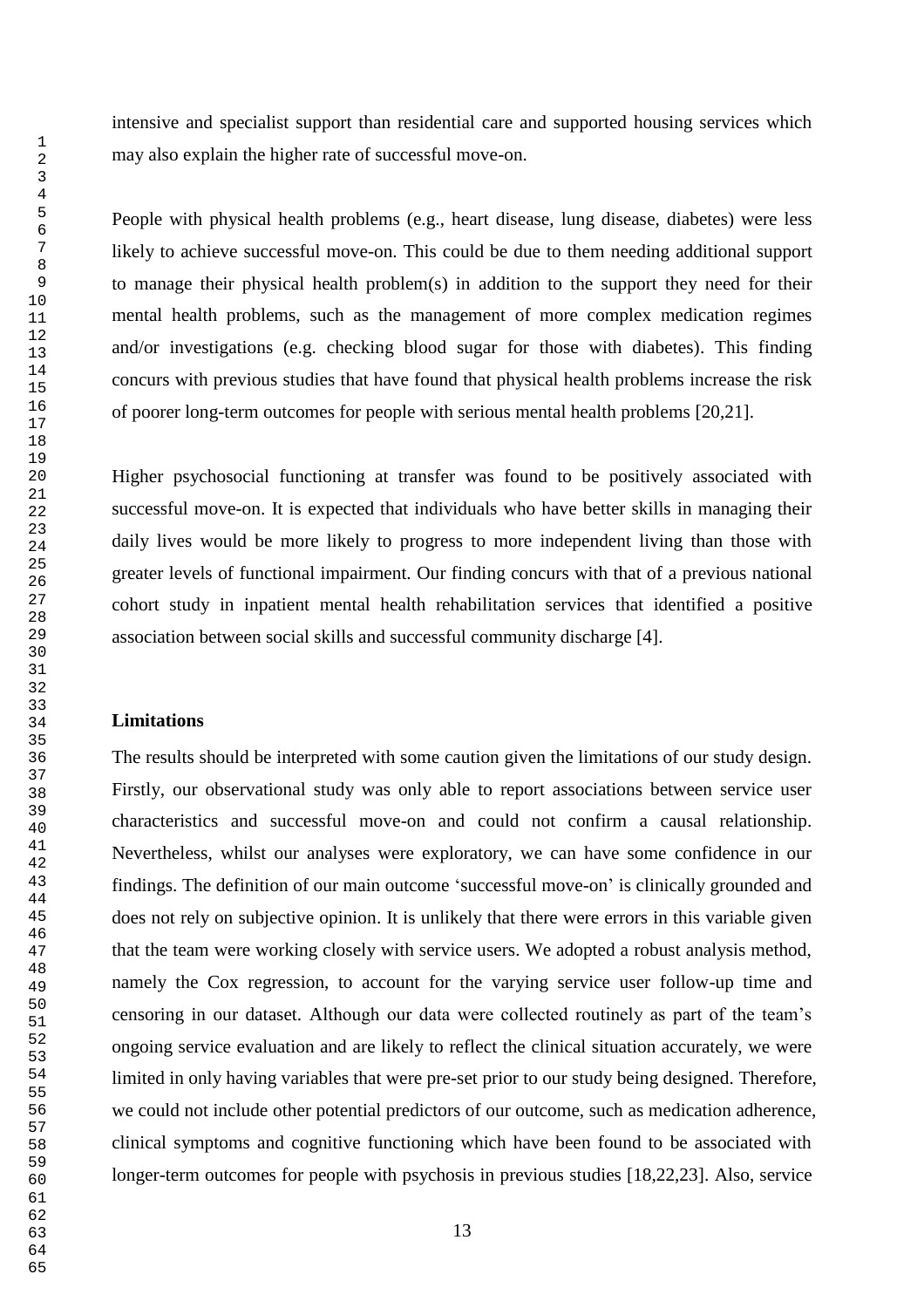user variables such as subjective recovery goals and satisfaction with treatment may have influenced the outcome but were not available for this analysis [24,25]. Furthermore, our study was not sufficiently powered to detect the effects of other investigated explanatory variables on successful move-on in the multivariable model. There were only 45 successful move-on events observed over the study period and we were therefore only able to include four variables in the multivariable model [26]. To account for this issue, we used a forward selection method to identify the most significant predictors. Finally, our sample comprises users from one community rehabilitation team and therefore has limited generalisability to other settings. Nevertheless, our results are relevant to any provider of mental health rehabilitation services, whatever the model of care [27], in helping to inform the need for a focus on improving functioning and physical health for people with severe and complex mental health problems.

### **Implications**

This study offers the first evidence in evaluating the outcomes among users of a community mental health rehabilitation team which may guide clinicians in their assessments and inform the development of targeted interventions to support service users to achieve and sustain successful community living. The findings therefore have important clinical implications, the most central being that they suggest the need for greater flexibility in the expected timeframe that supported housing services work with people with severe mental health problems since a relatively small proportion achieve a successful move-on with the current expectation of two years. The high mortality rate was of obvious concern and occurred despite the recent improvements and additions to the team's approach to physical health care. Having a physical health problem was also found to be associated with not moving on successfully. These two findings suggest that greater efforts are required in identifying and responding to the physical health needs of this group. The finding that service users' functioning was associated with successful move-on is unsurprising, however it provides support for greater focus on interventions that can enable service users to gain skills in order to progress in their rehabilitation. It may also help services identify those who are likely to progress in their rehabilitation quicker and those more likely to need longer term support.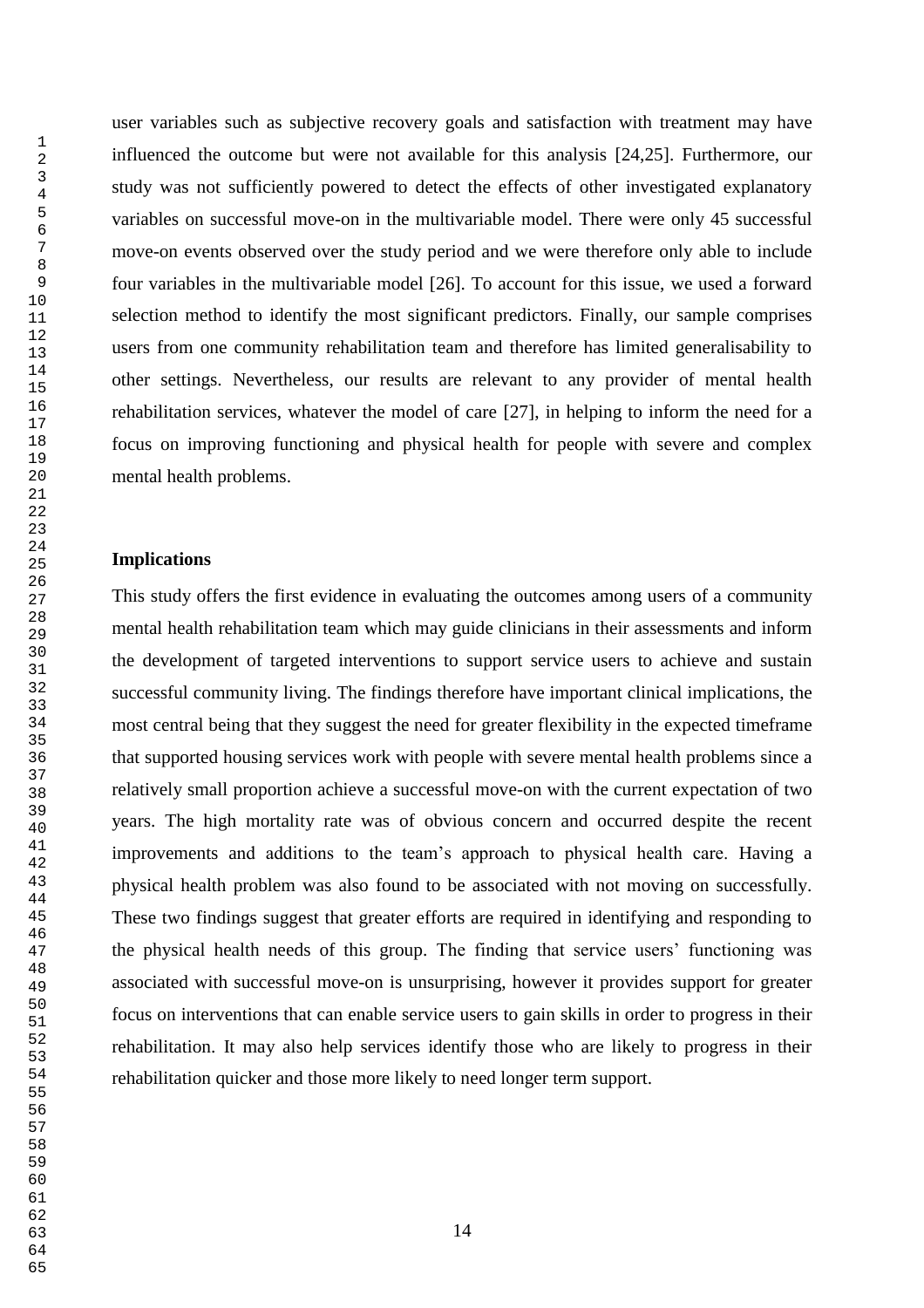## **Conclusion**

Community rehabilitation teams have an important role in the 'whole system rehabilitation care pathway', as they support people with complex mental health needs to progress from inpatient to community settings and from higher to less supported accommodation. Achieving successful move-on for this group is one of their main aims. We found that most service users do not move on to more independent accommodation within the expected twoyear timeframe, indicating the need for greater flexibility in the system. High levels of physical health morbidity remain a major concern for this group and future research to develop interventions that can address this are needed. Assessment of functioning may help identify those who are likely to be able to progress through the rehabilitation system more easily and those likely to require longer term support.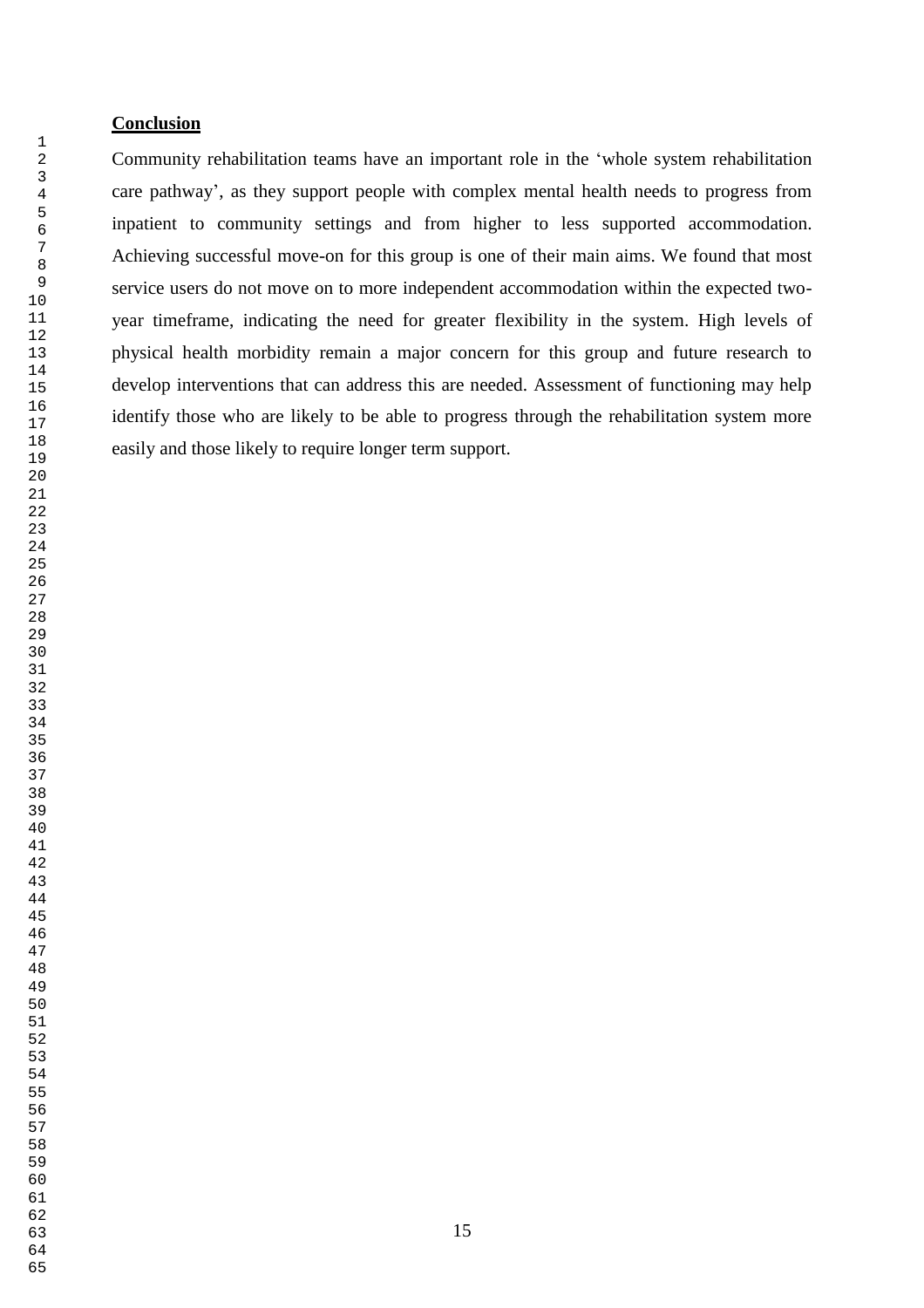*Service users' demographic and clinical characteristics at transfer to the team; whole sample, those who successfully moved on and those who did not*

|                                                    |              |             | Did not      |
|----------------------------------------------------|--------------|-------------|--------------|
|                                                    |              | Successful  | move-on      |
|                                                    | Total        | move-on     | successfully |
|                                                    | $N=193$      | $N = 45$    | $N = 148$    |
| Age, year – mean $(SD)$                            | 52(13.6)     | 47(11.5)    | 53 (13.9)    |
| Gender – $n$ (%)                                   |              |             |              |
| Female                                             | 59 (31)      | 8(18)       | 51 (34)      |
| Male                                               | 134(69)      | 37(82)      | 97 (66)      |
| Ethnicity – $n$ (%)                                |              |             |              |
| White                                              | 99 (51)      | 20(44)      | 79 (53)      |
| <b>Black</b>                                       | 72(37)       | 23(51)      | 49 (33)      |
| Asian                                              | 9(5)         | 1(2)        | 8(5)         |
| Mixed                                              | 10(1)        | 1(2)        | 9(6)         |
| Other                                              | 3(1)         | 0(0)        | 3(2)         |
| Diagnosis – $n$ (%)                                |              |             |              |
| Schizophrenia                                      | 138 (72)     | 36(80)      | 102(69)      |
| Schizoaffective                                    | 42 (22)      | 8(18)       | 34(23)       |
| Bipolar                                            | 5(3)         | 0(0)        | 5(3)         |
| Psychosis not otherwise specified                  | 5(3)         | 0(0)        | 5(3)         |
| Delusion disorder                                  | 2(1)         | 0(0)        | 2(1)         |
| Depression with psychosis                          | 1(1)         | 1(2)        | 0(0)         |
| Accommodation type $- n$ (%)                       |              |             |              |
| <b>Community Rehabilitation Unit</b>               | 50(26)       | 26(58)      | 24(16)       |
| <b>Residential Care Home</b>                       | 25(13)       | 1(2)        | 24(16)       |
| 24-hour Supported Housing                          | 118(61)      | 18(40)      | 100(68)      |
| Length of contact with mental health services,     | 27.4(12.8)   | 22.6(12.1)  | 29.0 (12.7)  |
| mean $(SD)$ years <sup>a</sup>                     |              |             |              |
| Mean (SD) admissions prior to transfer to the team | 6.5(5.3)     | 5.7(5.2)    | 6.7(5.3)     |
| Attendance at the transfer meeting $- n$ (%)       | 170 (88)     | 39(87)      | 131 (89)     |
| Subject to Community Treatment Order - $n$ (%)     | 48 (25)      | 10(22)      | 38(26)       |
| Has a care $- n$ (%)                               | 59 (31)      | 18(40)      | 41(27)       |
| Any serious physical health problems $- n$ (%)     | 87(45)       | 12(27)      | 75(51)       |
| CANSAS score – mean $(SD)^{6}$                     |              |             |              |
| Met need                                           | 6.2(3.1)     | 5.5(3.0)    | 6.4(3.2)     |
| Unmet need                                         | 3.5(3.0)     | 3.4(2.9)    | 3.6(3.0)     |
| Total need $(Met + Unmet)$                         | 9.7(3.6)     | 9.0(4.1)    | 10.0(3.4)    |
| LSP score – mean $(SD)^c$                          |              |             |              |
| Self-care subscale                                 | 28.3(6.6)    | 30.2(6.3)   | 27.7(6.6)    |
| Non-turbulence subscale                            | 40.6(6.7)    | 42.4(6.2)   | 40.0(6.7)    |
| Social contact subscale                            | 14.1 $(4.3)$ | 15.1(4.8)   | 13.7(4.2)    |
| Communication subscale                             | 19.7(3.8)    | 20.9(3.2)   | 19.3(4.0)    |
| Responsibility subscale                            | 16.1(3.1)    | 17.3(2.8)   | 15.7(3.1)    |
| Total score                                        | 118(19.1)    | 126.2(17.2) | 116.5(19.1)  |

*Note.* N= number; SD= standard deviation; CANSAS= Camberwell Assessment of Needs Short Appraisal Scale; LSP= Life Skills Profile.

16

62 63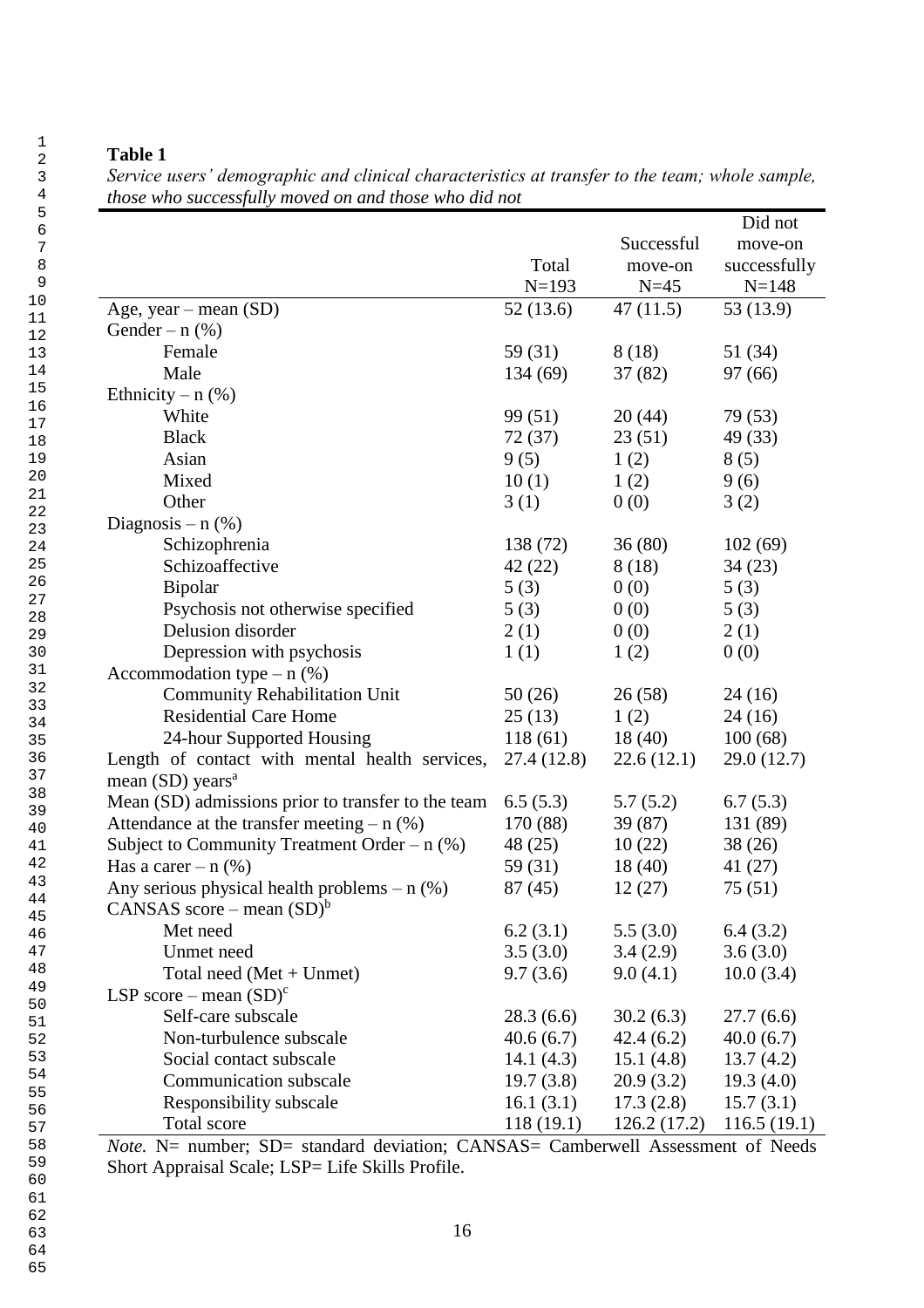*Service users' demographic and clinical characteristics at transfer to the team; whole sample, those who successfully moved on and those who did not*

|  |  |  |                                                                                                                                                                                                                                                                                                                                                                                                                                                              |  |        |         |                      |                                           | Did not      |
|--|--|--|--------------------------------------------------------------------------------------------------------------------------------------------------------------------------------------------------------------------------------------------------------------------------------------------------------------------------------------------------------------------------------------------------------------------------------------------------------------|--|--------|---------|----------------------|-------------------------------------------|--------------|
|  |  |  |                                                                                                                                                                                                                                                                                                                                                                                                                                                              |  |        |         |                      | Successful                                | move-on      |
|  |  |  |                                                                                                                                                                                                                                                                                                                                                                                                                                                              |  |        | Total   |                      | move-on                                   | successfully |
|  |  |  |                                                                                                                                                                                                                                                                                                                                                                                                                                                              |  |        | $N=193$ |                      | $N=45$                                    | $N = 148$    |
|  |  |  | $\mathcal{L} = \mathcal{L} = \mathcal{L} = \mathcal{L} = \mathcal{L} = \mathcal{L} = \mathcal{L} = \mathcal{L} = \mathcal{L} = \mathcal{L} = \mathcal{L} = \mathcal{L} = \mathcal{L} = \mathcal{L} = \mathcal{L} = \mathcal{L} = \mathcal{L} = \mathcal{L} = \mathcal{L} = \mathcal{L} = \mathcal{L} = \mathcal{L} = \mathcal{L} = \mathcal{L} = \mathcal{L} = \mathcal{L} = \mathcal{L} = \mathcal{L} = \mathcal{L} = \mathcal{L} = \mathcal{L} = \mathcal$ |  | $\sim$ |         | $\sim$ $\sim$ $\sim$ | $\sim$ $\sim$ $\sim$ $\sim$ $\sim$ $\sim$ | $\sqrt{2}$   |

<sup>a</sup> Length of contact with the mental health service: five observations (2%) missing in "Total"; two observations (4%) missing in "Successful move-on"

<sup>b</sup> For both CANSAS and LSP: Twelve observations (6%) missing in "Total"; Four observations (9%) missing in "Successful move-on"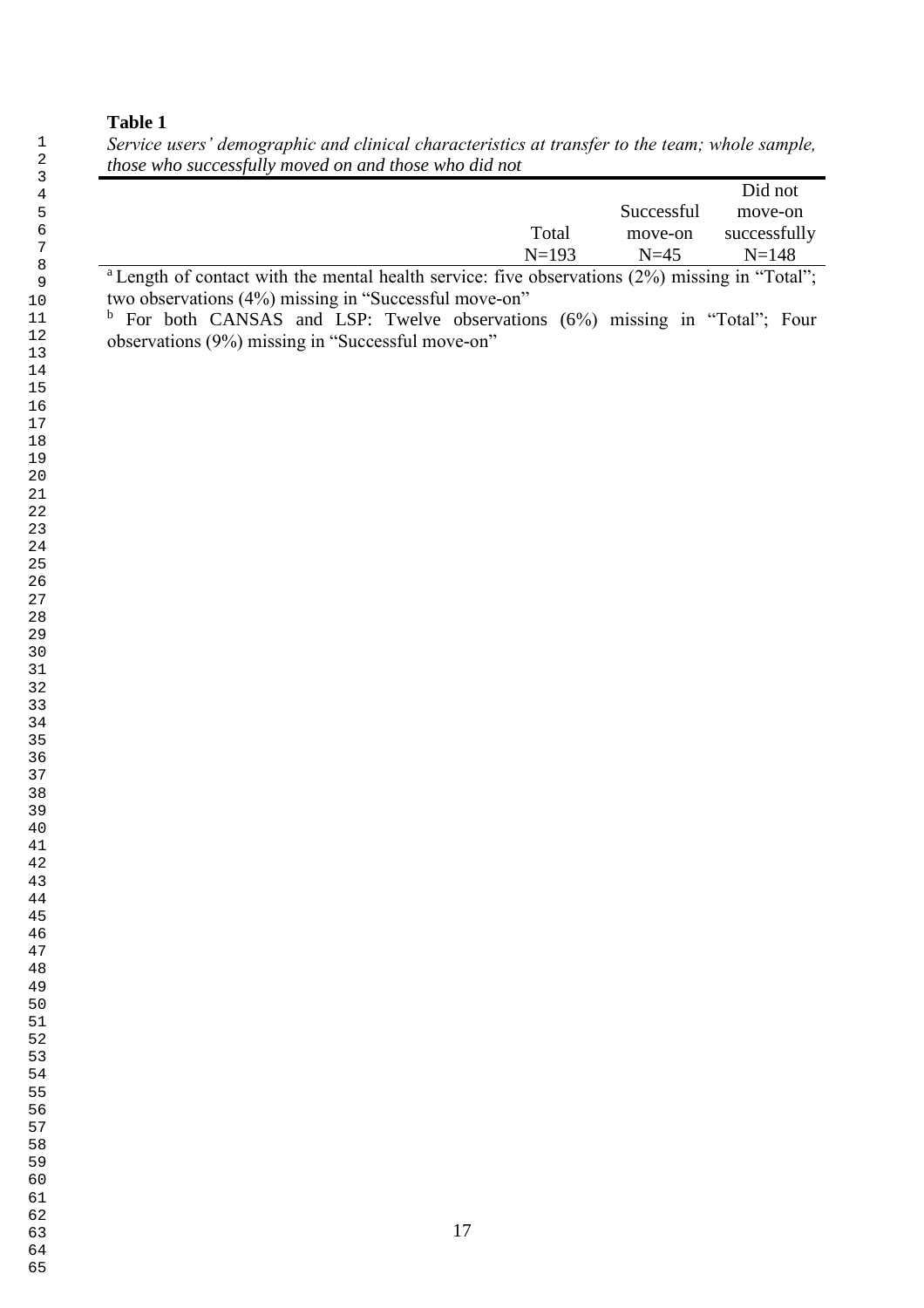| <b>Categorical Variables</b>                                           | Incidence |                       |         |
|------------------------------------------------------------------------|-----------|-----------------------|---------|
|                                                                        | Rate      | HR [95% CI]           | P-value |
| Gender                                                                 |           |                       |         |
| Female                                                                 | 2.87      | 1                     | 0.062   |
| Male                                                                   | 5.86      | 2.07 [0.97 to 4.45]   |         |
| Ethnicity                                                              |           |                       |         |
| White                                                                  | 4.12      | $\mathbf{1}$          | 0.176   |
| Other                                                                  | 5.89      | 1.50 [0.83 to 2.70]   |         |
| Diagnosis                                                              |           |                       |         |
| Schizophrenia                                                          | 5.41      | 1                     | 0.351   |
| Other                                                                  | 3.67      | $0.70$ [0.34 to 1.47] |         |
| Accommodation type                                                     |           |                       |         |
| Supported Housing and Residential                                      | 2.68      | $\mathbf{1}$          | < 0.001 |
| <b>Care Home</b>                                                       |           |                       |         |
| <b>Community Rehabilitation Unit</b>                                   | 12.95     | 5.76 [3.16 to 10.50]  |         |
| Attended the transfer meeting                                          |           |                       |         |
| N <sub>o</sub>                                                         | 5.54      | 1                     | 0.789   |
| Yes                                                                    | 4.86      | $0.89$ [0.38 to 2.10] |         |
| <b>Subject to Community Treatment Order</b>                            |           |                       |         |
| N <sub>0</sub>                                                         | 5.09      | $\mathbf{1}$          | 0.761   |
| Yes                                                                    | 4.47      | 0.90 [0.44 to 1.81]   |         |
| Has a carer                                                            |           |                       |         |
| N <sub>o</sub>                                                         | 4.15      | 1                     | 0.068   |
| Yes                                                                    | 6.90      | 1.75 [0.96 to 3.17]   |         |
| Any serious physical health problems                                   |           |                       |         |
| N <sub>o</sub>                                                         | 6.53      | $\mathbf{1}$          | 0.019   |
| Yes                                                                    | 2.96      | $0.45$ [0.23 to 0.88] |         |
| <b>Continuous Variables</b>                                            |           | HR [95% CI]           | P-value |
| Age                                                                    |           | 0.97 [0.95 to 0.99]   | 0.003   |
| Length of contact with mental health service, year                     |           | 0.96 [0.93 to 0.98]   | 0.001   |
| Number of admissions prior to transfer to the team 0.97 [0.90 to 1.03] |           |                       | 0.338   |
| <b>CANSAS</b> score                                                    |           |                       |         |
| Met need                                                               |           | $0.96$ [0.86 to 1.06] | 0.427   |
| Unmet need                                                             |           | 0.94 [0.84 to 1.05]   | 0.276   |
| Total need                                                             |           | 0.93 [0.85 to 1.01]   | 0.095   |
| LSP score                                                              |           |                       |         |
| Self-care sub-score                                                    |           | 1.09 [1.03 to 1.15]   | 0.003   |
| Non-turbulence sub-score                                               |           | 1.08 [1.00 to 1.15]   | 0.023   |
| Social contact sub-score                                               |           | 1.09 [1.01 to 1.18]   | 0.024   |
| Communication sub-score                                                |           | 1.18 [1.05 to 1.32]   | 0.004   |
| Responsibility sub-score                                               |           | 1.26 [1.11 to 1.45]   | 0.001   |
| Total score                                                            |           | 1.04 [1.02 to 1.07]   | < 0.001 |

*Univariable association between baseline characteristics and successful move-on by Cox proportional hazard regression (N=181)*

*Note.* N=number of service users included in the analysis; Incidence rate= incidence rate of successful move-on per 1000 person-months; HR= hazard ratio; CI= confidence interval; CANSAS= Camberwell Assessment of Needs Short Appraisal Scale; LSP= Life Skills Profile.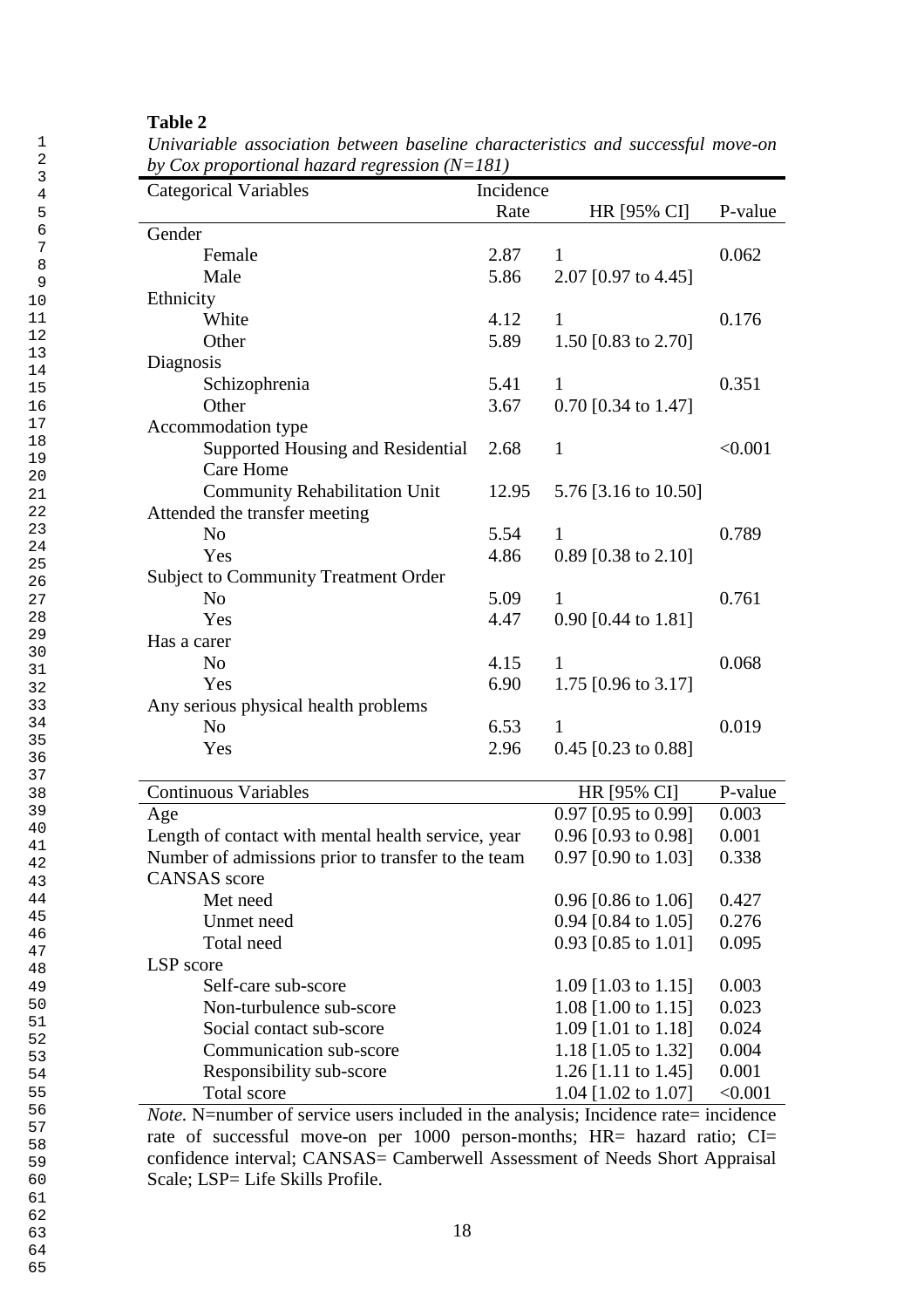*Multivariable Cox regression model with forward selection of predictors of successful move-on (N=181)*

|                                                                                 | <b>HR [95% CI]</b>    | P-value |
|---------------------------------------------------------------------------------|-----------------------|---------|
| Accommodation type                                                              |                       |         |
| Supported Housing and Residential                                               |                       | < 0.001 |
| Care Home                                                                       |                       |         |
| <b>Community Rehabilitation Unit</b>                                            | 3.90 [2.01 to 7.54]   |         |
| Any serious physical health problems                                            |                       |         |
| No                                                                              |                       | 0.036   |
| Yes                                                                             | $0.44$ [0.21 to 0.95] |         |
| LSP total score                                                                 | 1.04 [1.02 to 1.06]   | 0.001   |
| $\sim$<br>.<br>$\mathbf{r}$ $\mathbf{r}$ $\mathbf{r}$ $\mathbf{r}$ $\mathbf{r}$ | $\blacksquare$        |         |

*Note.* N= number of service users included in the analysis; HR= hazard ratio; CI= confidence interval; LSP= Life Skills Profile.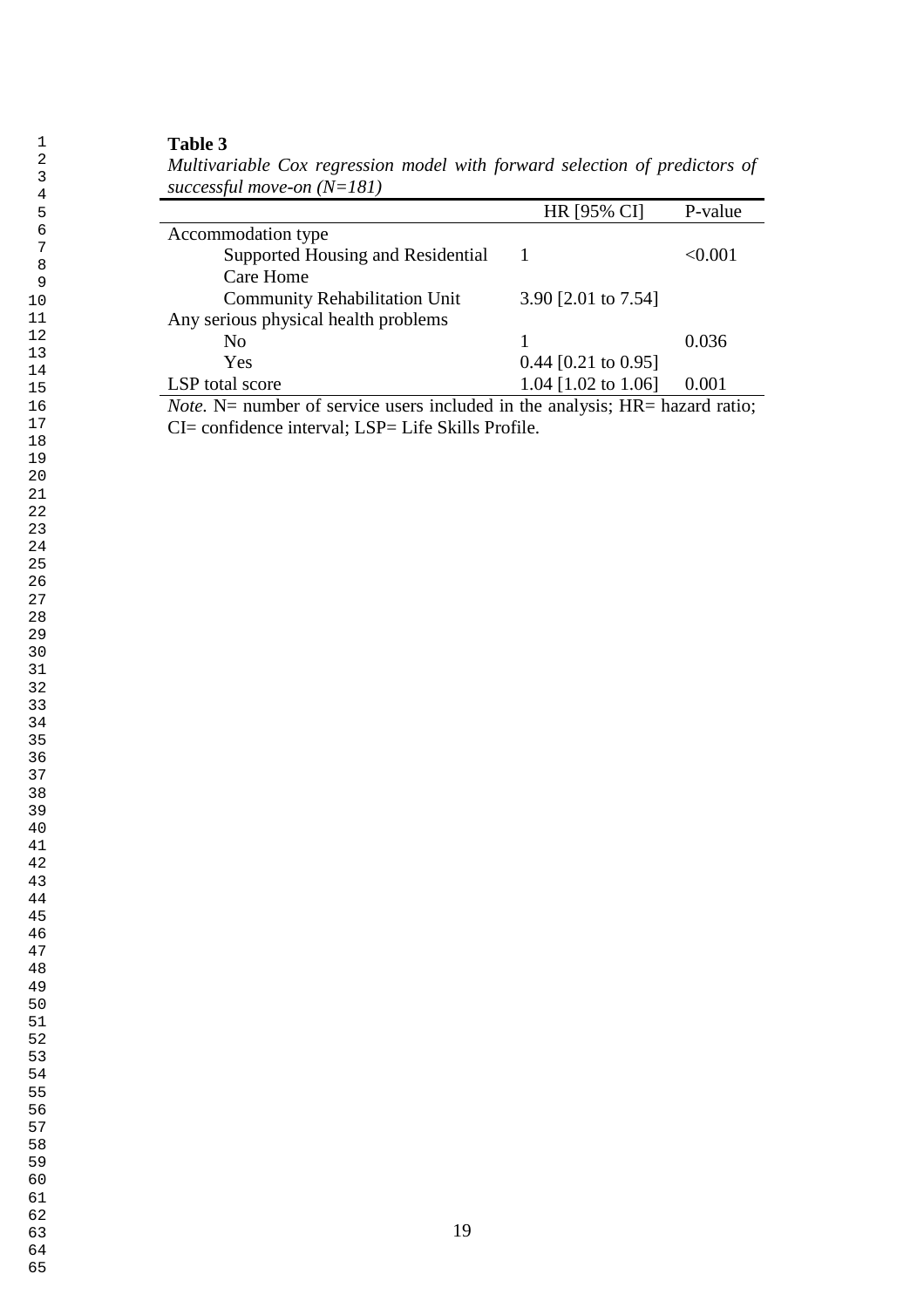| $\mathbf{1}$     | <b>References</b>                                                                              |
|------------------|------------------------------------------------------------------------------------------------|
| $\sqrt{2}$       | 1. Craig TK, Garety P, Power P, Rahaman N, Colbert S, Fornells-Ambrojo M, Dunn G (2004)        |
| $\mathbf{3}$     | The Lambeth Early Onset (LEO) Team: randomised controlled trial of the effectiveness of        |
| $\overline{4}$   | specialised care for early psychosis. BMJ (Clinical research ed) 329 (7474):1067.              |
| 5<br>$\epsilon$  |                                                                                                |
| $\boldsymbol{7}$ | doi:10.1136/bmj.38246.594873.7C                                                                |
| $\,8\,$          | 2. Morgan C, Lappin J, Heslin M, Donoghue K, Lomas B, Reininghaus U, Onyejiaka A,              |
| 9                | Croudace T, Jones PB, Murray RM, Fearon P, Doody GA, Dazzan P (2014) Reappraising the          |
| 10               | long-term course and outcome of psychotic disorders: the AESOP-10 study. Psychol Med 44        |
| 11               | (13):2713-2726. doi:10.1017/s0033291714000282                                                  |
| 12               | 3. Joint Commissioning Panel for Mental Health (2012) Guidance for commissioners of            |
| 13               | rehabilitation services for people with complex mental health needs. London: Joint             |
| 14               | <b>Commissioning Panel for Mental Health</b>                                                   |
| 15               | 4. Killaspy H, Marston L, Green N, Harrison I, Lean M, Holloway F, Craig T, Leavey G,          |
| 16<br>17         | Arbuthnott M, Koeser L, McCrone P, Omar RZ, King M (2016) Clinical outcomes and costs          |
| 18               |                                                                                                |
| 19               | for people with complex psychosis; a naturalistic prospective cohort study of mental health    |
| 20               | rehabilitation service users in England. BMC Psychiatry 16:95. doi:10.1186/s12888-016-         |
| 21               | 0797-6                                                                                         |
| 22               | 5. Killaspy H, Priebe S, McPherson P, Zenasni Z, Greenberg L, McCrone P, Dowling S,            |
| 23               | Harrison I, Krotofil J, Dalton-Locke C, McGranahan R, Arbuthnott M, Curtis S, Leavey G,        |
| 24               | Shepherd G, Eldridge S, King M (2019) Predictors of moving on from mental health               |
| 25<br>26         | supported accommodation in England: national cohort study. Br J Psychiatry:1-7.                |
| 27               | doi:10.1192/bjp.2019.101                                                                       |
| 28               | 6. Killaspy H, Marston L, Omar RZ, Green N, Harrison I, Lean M, Holloway F, Craig T,           |
| 29               | Leavey G, King M (2013) Service quality and clinical outcomes: an example from mental          |
| 30               | health rehabilitation services in England. Br J Psychiatry 202 (1):28-34.                      |
| 31               | doi:10.1192/bjp.bp.112.114421                                                                  |
| 32               | 7. Kalidindi S, Killaspy H, Edwards T (2012) Community psychosis services: The role of         |
| 33<br>34         |                                                                                                |
| 35               | community mental health rehabilitation teams: Faculty Report (FR/RS/07). London: Royal         |
| 36               | College of Psychiatrists.,                                                                     |
| 37               | 8. Office for National Statistics (2011) 2011 census. Retrieved from                           |
| 38               | www.statistics.gov.uk/census2011, London: Office for National Statistics.                      |
| 39               | 9. Glover GR, Robin E, Emami J, Arabscheibani GR (1998) A needs index for mental health        |
| $40\,$           | care. Social psychiatry and psychiatric epidemiology 33 (2):89-96.                             |
| 41<br>42         | doi:10.1007/s001270050027                                                                      |
| 43               | 10. Phelan M, Slade M, Thornicroft G, Dunn G, Holloway F, Wykes T, Strathdee G, Loftus         |
| 44               | L, McCrone P, Hayward P (1995) The Camberwell Assessment of Need: the validity and             |
| 45               | reliability of an instrument to assess the needs of people with severe mental illness. Br J    |
| 46               | Psychiatry 167 (5):589-595. doi:10.1192/bjp.167.5.589                                          |
| 47               | 11. Parker G, Rosen A, Emdur N, Hadzi-Pavlov D (1991) The Life Skills Profile:                 |
| 48               | psychometric properties of a measure assessing function and disability in schizophrenia. Acta  |
| 49<br>50         | psychiatrica Scandinavica 83 (2):145-152. doi:10.1111/j.1600-0447.1991.tb07381.x               |
| 51               | 12. Rosen A, Hadzi-Pavlovic D, Parker G (1989) The life skills profile: a measure assessing    |
| 52               |                                                                                                |
| 53               | function and disability in schizophrenia. Schizophrenia bulletin 15 (2):325-337.               |
| 54               | doi:10.1093/schbul/15.2.325                                                                    |
| 55               | 13. Clark TG, Bradburn MJ, Love SB, Altman DG (2003) Survival analysis part I: basic           |
| 56               | concepts and first analyses. Br J Cancer 89 (2):232-238. doi:10.1038/sj.bjc.6601118            |
| 57               | 14. Bradburn MJ, Clark TG, Love SB, Altman DG (2003) Survival analysis Part III:               |
| 58<br>59         | multivariate data analysis -- choosing a model and assessing its adequacy and fit. Br J Cancer |
| 60               | 89 (4):605-611. doi:10.1038/sj.bjc.6601120                                                     |
| 61               |                                                                                                |
| 62               |                                                                                                |
| 63               | 20                                                                                             |
|                  |                                                                                                |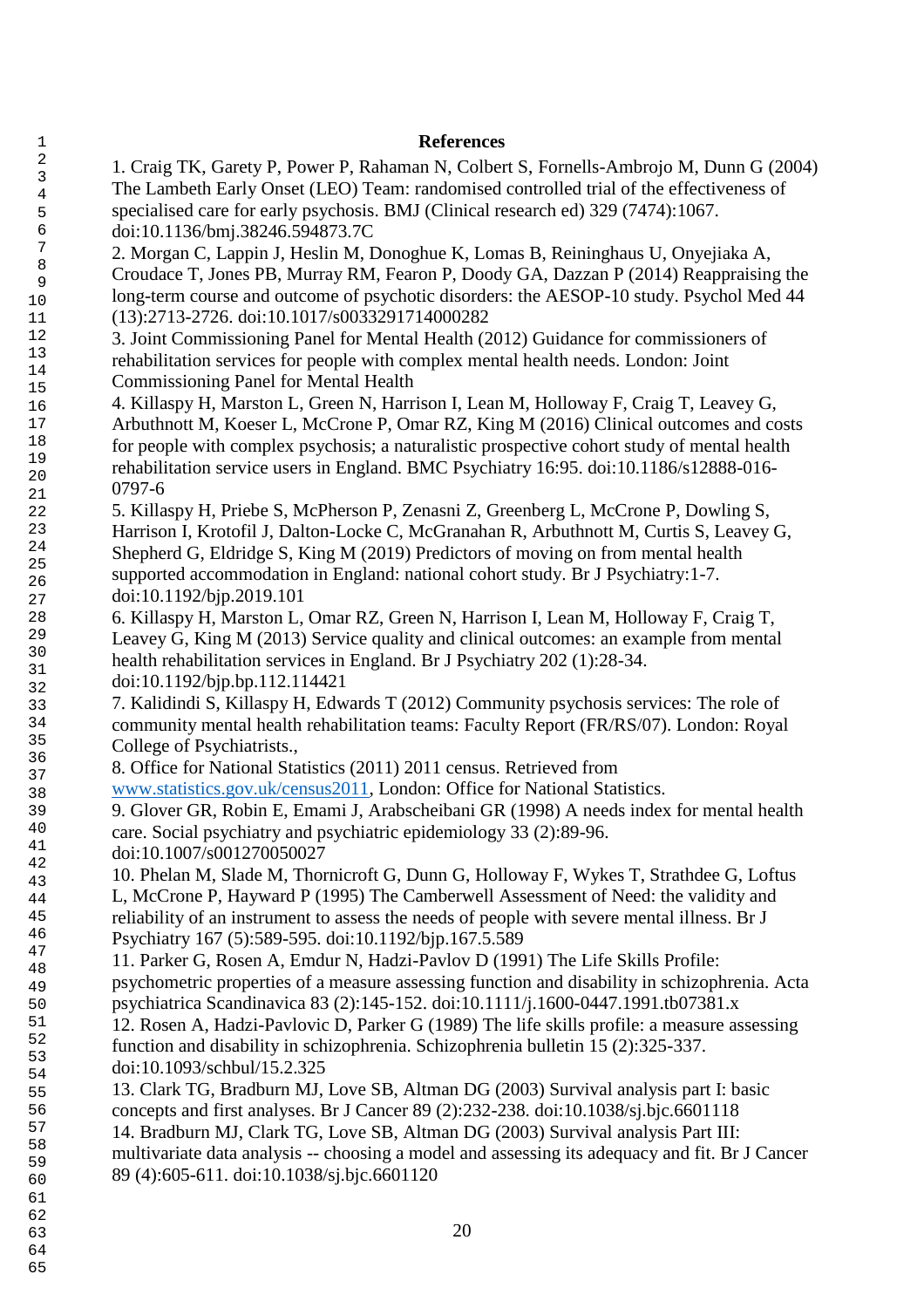15. Grambsch PM, Therneau TM (1994) Proportional hazards tests and diagnostics based on weighted residuals. Biometrika 81 (3):515-526 16. Thornicroft G (2011) Physical health disparities and mental illness: the scandal of premature mortality. Br J Psychiatry 199 (6):441-442. doi:10.1192/bjp.bp.111.092718 17. Thornicroft G (2013) Premature death among people with mental illness. BMJ (Clinical research ed) 346:f2969. doi:10.1136/bmj.f2969 18. Killaspy H, Zis P (2013) Predictors of outcomes for users of mental health rehabilitation services: a 5-year retrospective cohort study in inner London, UK. Social psychiatry and psychiatric epidemiology 48 (6):1005-1012. doi:10.1007/s00127-012-0576-8 19. National Institute for Health and Care Excellence (2014) Psychosis and schizophrenia in adults: Prevention and management (Clinical guideline [CG178]). Retrieved from <https://www.nice.org.uk/guidance/cg178> 20. Nakanishi M, Tanaka S, Kurokawa G, Ando S, Yamasaki S, Fukuda M, Takahashi K, Kojima T, Nishida A (2019) Inhibited autonomy for promoting physical health: qualitative analysis of narratives from persons living with severe mental illness. BJPsych open 5 (1):e10. doi:10.1192/bjo.2018.77 21. Simunovic Filipcic I, Filipcic I (2018) Schizophrenia and Physical Comorbidity. Psychiatria Danubina 30 (Suppl 4):152-157 22. Lim C, Barrio C, Hernandez M, Barragan A, Yamada AM, Brekke JS (2016) Remission of symptoms in community-based psychosocial rehabilitation services for individuals with schizophrenia. Psychiatric rehabilitation journal 39 (1):42-46. doi:10.1037/prj0000154 23. Wykes T, Dunn G (1992) Cognitive deficit and the prediction of rehabilitation success in a chronic psychiatric group. Psychol Med 22 (2):389-398. doi:10.1017/s0033291700030336 24. Moran GS, Baruch Y, Azaiza F, Lachman M (2016) Why do mental health consumers who receive rehabilitation services, are not using them? A Qualitative Investigation of Users' Perspectives in Israel. Community Ment Health J 52 (7):859-872. doi:10.1007/s10597-015- 9905-1 25. Moran GS, Westman K, Weissberg E, Melamed S (2017) Perceived assistance in pursuing personal goals and personal recovery among mental health consumers across housing services. Psychiatry research 249:94-101. doi:10.1016/j.psychres.2017.01.013 26. Peduzzi P, Concato J, Feinstein AR, Holford TR (1995) Importance of events per independent variable in proportional hazards regression analysis. II. Accuracy and precision of regression estimates. J Clin Epidemiol 48 (12):1503-1510. doi:10.1016/0895- 4356(95)00048-8 27. Hornik-Lurie T, Zilber N, Lerner Y (2012) Trends in the use of rehabilitation services in the community by people with mental disabilities in Israel; the factors involved. Israel journal of health policy research 1 (1):24. doi:10.1186/2045-4015-1-24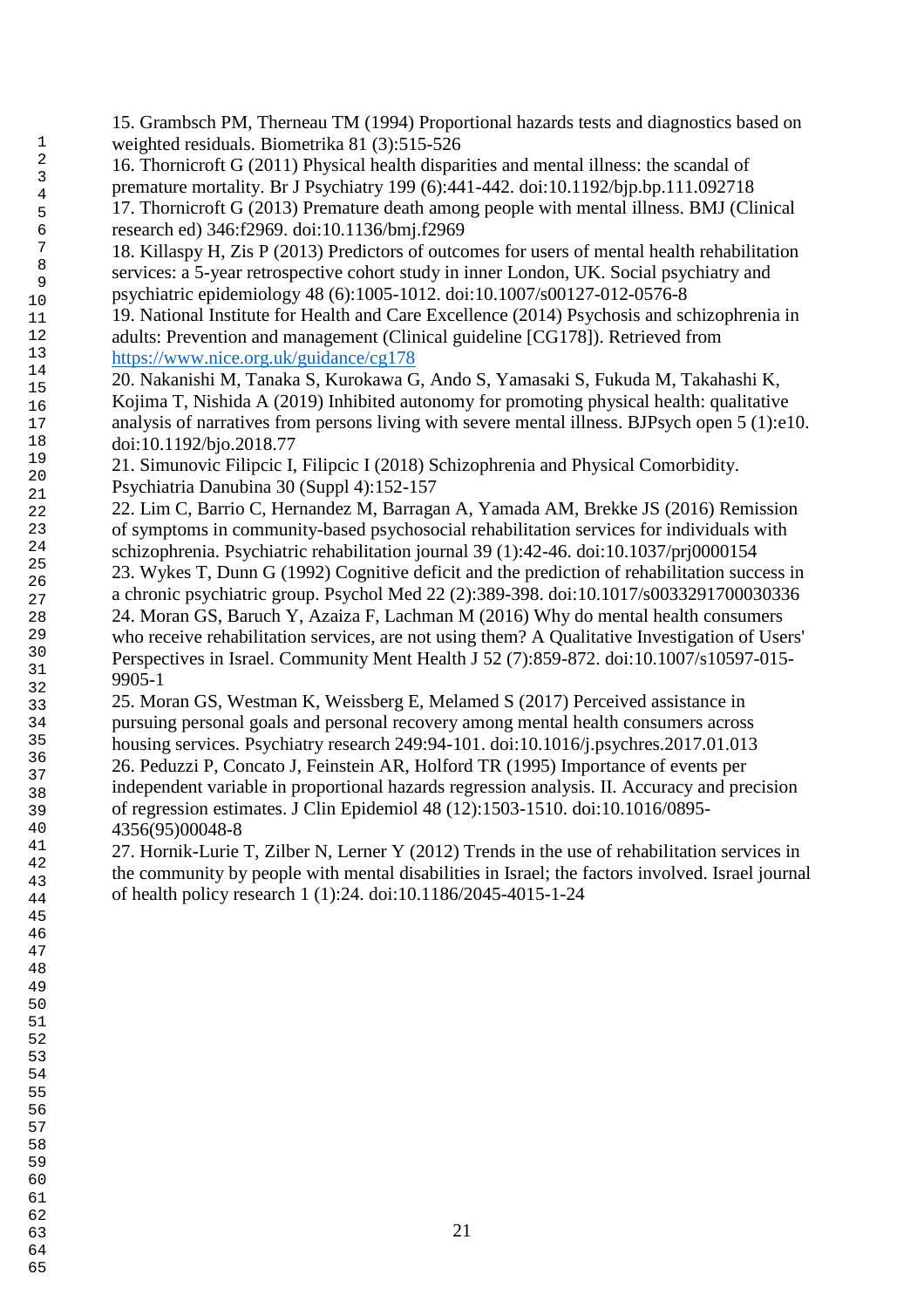*Service users' demographic and clinical characteristics at transfer to the team; whole sample, those who successfully moved on and those who did not*

|                                                    |            |             | Did not      |
|----------------------------------------------------|------------|-------------|--------------|
|                                                    |            | Successful  | move-on      |
|                                                    | Total      | move-on     | successfully |
|                                                    | $N=193$    | $N=45$      | $N = 148$    |
| Age, year - mean (SD)                              | 52(13.6)   | 47(11.5)    | 53 (13.9)    |
| Gender – $n$ (%)                                   |            |             |              |
| Female                                             | 59 (31)    | 8(18)       | 51 (34)      |
| Male                                               | 134 (69)   | 37(82)      | 97 (66)      |
| Ethnicity – $n$ (%)                                |            |             |              |
| White                                              | 99 (51)    | 20(44)      | 79 (53)      |
| <b>Black</b>                                       | 72(37)     | 23(51)      | 49 (33)      |
| Asian                                              | 9(5)       | 1(2)        | 8(5)         |
| Mixed                                              | 10(1)      | 1(2)        | 9(6)         |
| Other                                              | 3(1)       | 0(0)        | 3(2)         |
| Diagnosis – $n$ (%)                                |            |             |              |
| Schizophrenia                                      | 138 (72)   | 36(80)      | 102(69)      |
| Schizoaffective                                    | 42 (22)    | 8(18)       | 34(23)       |
| Bipolar                                            | 5(3)       | 0(0)        | 5(3)         |
| Psychosis not otherwise specified                  | 5(3)       | 0(0)        | 5(3)         |
| Delusion disorder                                  | 2(1)       | 0(0)        | 2(1)         |
| Depression with psychosis                          | 1(1)       | 1(2)        | 0(0)         |
| Accommodation type $- n$ (%)                       |            |             |              |
| <b>Community Rehabilitation Unit</b>               | 50(26)     | 26(58)      | 24(16)       |
| <b>Residential Care Home</b>                       | 25(13)     | 1(2)        | 24(16)       |
| 24-hour Supported Housing                          | 118(61)    | 18(40)      | 100(68)      |
| Length of contact with mental health services,     | 27.4(12.8) | 22.6(12.1)  | 29.0 (12.7)  |
| mean $(SD)$ years <sup>a</sup>                     |            |             |              |
| Mean (SD) admissions prior to transfer to the team | 6.5(5.3)   | 5.7(5.2)    | 6.7(5.3)     |
| Attendance at the transfer meeting $- n$ (%)       | 170 (88)   | 39 (87)     | 131 (89)     |
| Subject to Community Treatment Order – $n$ (%)     | 48(25)     | 10(22)      | 38(26)       |
| Has a care $- n$ (%)                               | 59 (31)    | 18(40)      | 41 (27)      |
| Any serious physical health problems $- n$ (%)     | 87(45)     | 12(27)      | 75 (51)      |
| CANSAS score – mean $(SD)^b$                       |            |             |              |
| Met need                                           | 6.2(3.1)   | 5.5(3.0)    | 6.4(3.2)     |
| Unmet need                                         | 3.5(3.0)   | 3.4(2.9)    | 3.6(3.0)     |
| Total need $(Met + Unmet)$                         | 9.7(3.6)   | 9.0(4.1)    | 10.0(3.4)    |
| LSP score – mean $(SD)^c$                          |            |             |              |
| Self-care subscale                                 | 28.3(6.6)  | 30.2(6.3)   | 27.7(6.6)    |
| Non-turbulence subscale                            | 40.6(6.7)  | 42.4(6.2)   | 40.0(6.7)    |
| Social contact subscale                            | 14.1(4.3)  | 15.1(4.8)   | 13.7(4.2)    |
| Communication subscale                             | 19.7(3.8)  | 20.9(3.2)   | 19.3(4.0)    |
| Responsibility subscale                            | 16.1(3.1)  | 17.3(2.8)   | 15.7(3.1)    |
| Total score                                        | 118(19.1)  | 126.2(17.2) | 116.5(19.1)  |

*Note.* N= number; SD= standard deviation; CANSAS= Camberwell Assessment of Needs Short Appraisal Scale; LSP= Life Skills Profile.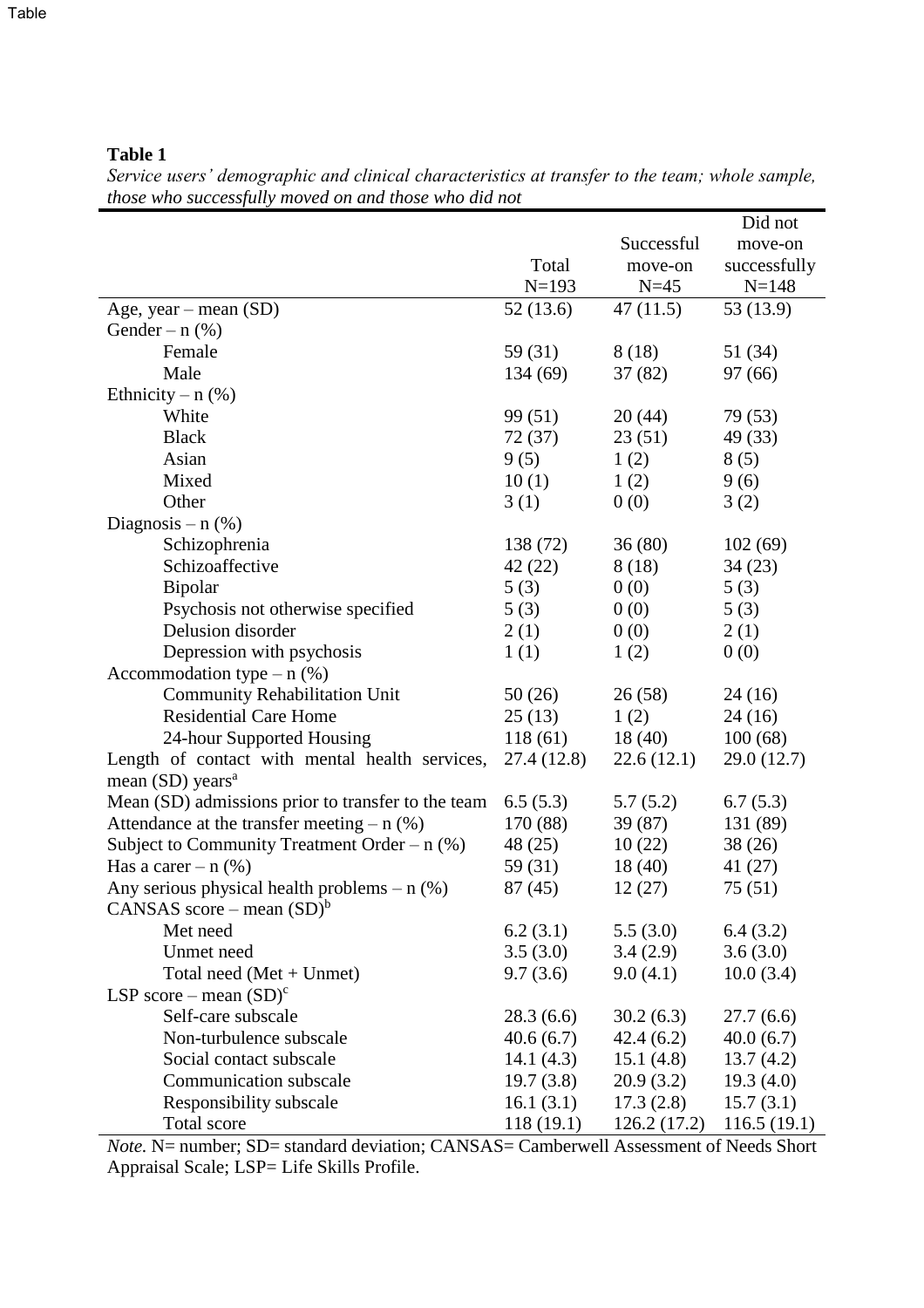*Service users' demographic and clinical characteristics at transfer to the team; whole sample, those who successfully moved on and those who did not*

|  |   |  |         |                                                                                                                 | Did not      |
|--|---|--|---------|-----------------------------------------------------------------------------------------------------------------|--------------|
|  |   |  |         | Successful                                                                                                      | move-on      |
|  |   |  | Total   | move-on                                                                                                         | successfully |
|  |   |  | $N=193$ | $N=45$                                                                                                          | $N = 148$    |
|  | . |  | ___     | the contract of the contract of the contract of the contract of the contract of the contract of the contract of |              |

 $a$  Length of contact with the mental health service: five observations (2%) missing in "Total"; two observations (4%) missing in "Successful move-on"

 $<sup>b</sup>$  For both CANSAS and LSP: Twelve observations (6%) missing in "Total"; Four observations</sup> (9%) missing in "Successful move-on"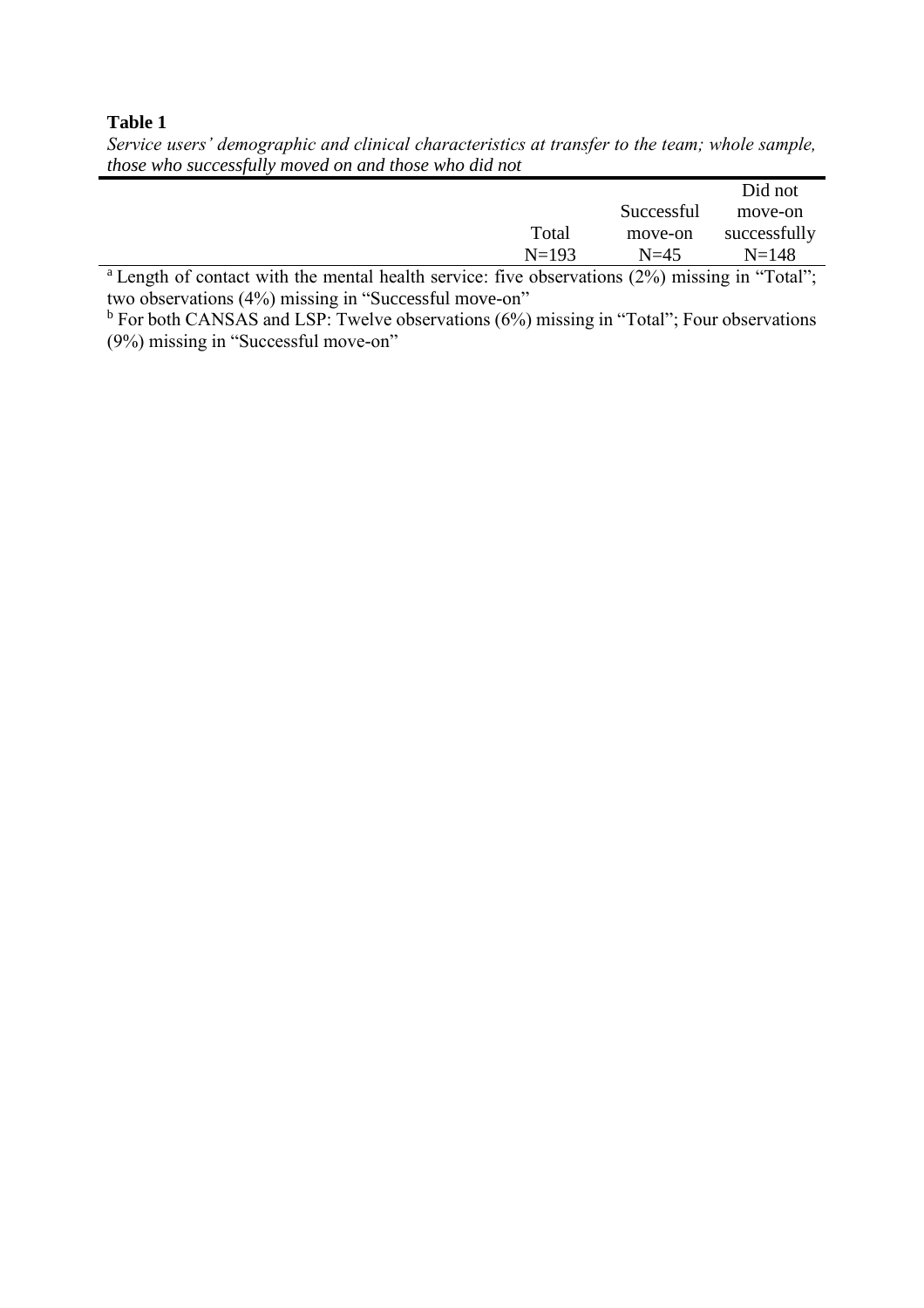| $\cos p$ roportional nazara regression (18–101)<br><b>Categorical Variables</b> | Incidence |                                |         |
|---------------------------------------------------------------------------------|-----------|--------------------------------|---------|
|                                                                                 | Rate      | HR [95% CI]                    | P-value |
| Gender                                                                          |           |                                |         |
| Female                                                                          | 2.87      | 1                              | 0.062   |
| Male                                                                            | 5.86      | 2.07 [0.97 to 4.45]            |         |
| Ethnicity                                                                       |           |                                |         |
| White                                                                           | 4.12      | $\mathbf{1}$                   | 0.176   |
| Other                                                                           | 5.89      | 1.50 [0.83 to 2.70]            |         |
| Diagnosis                                                                       |           |                                |         |
| Schizophrenia                                                                   | 5.41      | $\mathbf{1}$                   | 0.351   |
| Other                                                                           | 3.67      | $0.70$ [0.34 to 1.47]          |         |
| Accommodation type                                                              |           |                                |         |
| Supported Housing and Residential                                               | 2.68      | $\mathbf{1}$                   | < 0.001 |
| Care Home                                                                       |           |                                |         |
| <b>Community Rehabilitation Unit</b>                                            | 12.95     | 5.76 [3.16 to 10.50]           |         |
| Attended the transfer meeting                                                   |           |                                |         |
| N <sub>o</sub>                                                                  | 5.54      | 1                              | 0.789   |
| Yes                                                                             | 4.86      | $0.89$ [0.38 to 2.10]          |         |
| <b>Subject to Community Treatment Order</b>                                     |           |                                |         |
| N <sub>o</sub>                                                                  | 5.09      | $\mathbf{1}$                   | 0.761   |
| Yes                                                                             | 4.47      | 0.90 [0.44 to 1.81]            |         |
| Has a carer                                                                     |           |                                |         |
| N <sub>o</sub>                                                                  | 4.15      | 1                              | 0.068   |
| Yes                                                                             | 6.90      | 1.75 $[0.96 \text{ to } 3.17]$ |         |
| Any serious physical health problems                                            |           |                                |         |
| N <sub>o</sub>                                                                  | 6.53      | 1                              | 0.019   |
| Yes                                                                             | 2.96      | $0.45$ [0.23 to 0.88]          |         |
|                                                                                 |           |                                |         |
| <b>Continuous Variables</b>                                                     |           | HR [95% CI]                    | P-value |
| Age                                                                             |           | 0.97 [0.95 to 0.99]            | 0.003   |
| Length of contact with mental health service, year                              |           | $0.96$ [0.93 to 0.98]          | 0.001   |
| Number of admissions prior to transfer to the team                              |           | 0.97 [0.90 to 1.03]            | 0.338   |
| <b>CANSAS</b> score                                                             |           |                                |         |
| Met need                                                                        |           | 0.96 $[0.86 \text{ to } 1.06]$ | 0.427   |
| Unmet need                                                                      |           | 0.94 [0.84 to 1.05]            | 0.276   |
| Total need                                                                      |           | 0.93 [0.85 to 1.01]            | 0.095   |
| LSP score                                                                       |           |                                |         |
| Self-care sub-score                                                             |           | 1.09 [1.03 to 1.15]            | 0.003   |
| Non-turbulence sub-score                                                        |           | 1.08 [1.00 to 1.15]            | 0.023   |
| Social contact sub-score                                                        |           | 1.09 [1.01 to 1.18]            | 0.024   |
| Communication sub-score                                                         |           | 1.18 [1.05 to 1.32]            | 0.004   |
| Responsibility sub-score                                                        |           | 1.26 [1.11 to 1.45]            | 0.001   |
| Total score                                                                     |           | 1.04 [1.02 to 1.07]            | < 0.001 |

*Univariable association between baseline characteristics and successful move-on by Cox proportional hazard regression (N=181)*

*Note.* N=number of service users included in the analysis; Incidence rate= incidence rate of successful move-on per 1000 person-months; HR= hazard ratio; CI= confidence interval; CANSAS= Camberwell Assessment of Needs Short Appraisal Scale; LSP= Life Skills Profile.